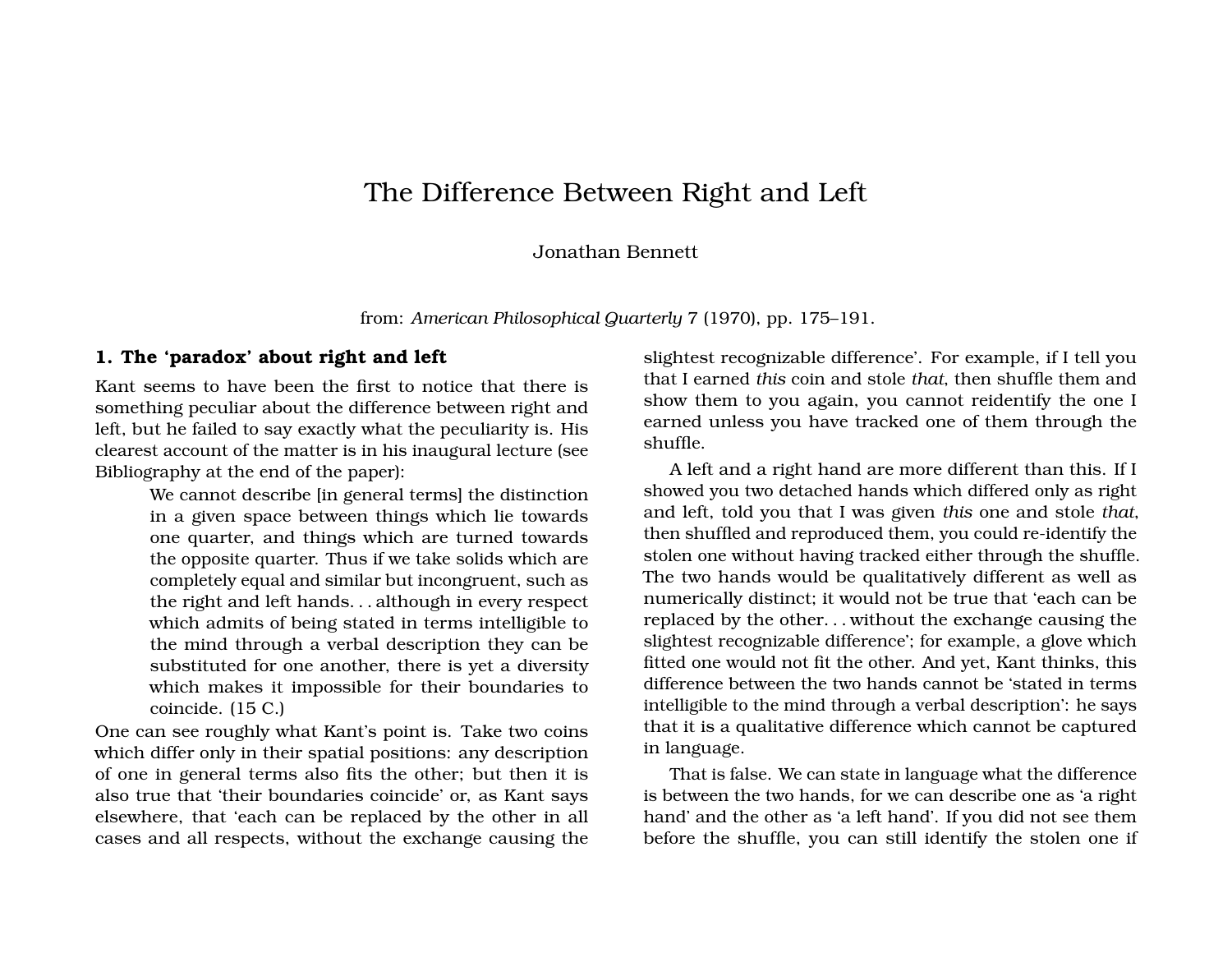someone tells you 'The right hand is the one he stole', this being meant and understood not as saying what arm the hand used to grow on but rather as describing the hand itself, as saying what *kind* of hand it is.

That refutes what Kant says, taken dead literally. Behind what he actually says, though, there is a less vulnerable claim about the meanings of 'left' and 'right' and their equivalents in other languages. It is the claim that one could explain the meanings of these words only by a kind of showing—one could not do it by telling. That is the claim I am going to explore.

Still, there was a point in skirmishing with Kant on the basis of a ploddingly literal reading of his words. He uses several unsatisfactory formulations like the one I have attacked, and these help him to think he can report something surprising—in one place he calls it a 'paradox'—about the right/left distinction. 'Two things can differ qualitatively, although the difference cannot be expressed in words'—that would indeed be surprising if it were not false! Again, Kant says that two hands whose boundaries do not coincide may nevertheless be 'completely equal and similar', which would be astonishing if it were true. Other writers, too, have offered one-sentence formulations of what they suppose to be obviously a 'problem' about right and left. Reichenbach, for instance, refers to 'the problem of the existence of equal and similarly shaped figures that cannot be superimposed' (p. 109; see also Caird, p. 166). Taking 'similarly shaped' to mean 'having the same shape', that would be a problem indeed; but if you think that your hands have the same shape, just try putting a glove first on one and then, without turning it inside out, on the other.

When Kant and others say that a left and a right hand have 'similar shapes' or the like, perhaps they mean—as any mathematician would mean—that the hands do not differ in shape except to the extent that one is a right hand and the other a left. Then what they say is true. But now where is the 'problem' or 'paradox'? My two hands differ only as right and left; but they do differ in that way, so of course a single glove won't fit both. Why should I find this surprising or paradoxical?

There is indeed a peculiarity about the right/left distinction. But it does not lie on the surface: philosophical work will be needed to dig it out and lay it bare, and so it could not possibly afford a simple, immediate surprise of the sort Kant thought he had in store for us.

## **2. Kant's uses of the 'paradox'**

The real peculiarity of the left/right distinction, as well as being more elusive than Kant realized, has a different kind of philosophical interest from any that he found in it. He tried to argue from it to some of his larger philosophical views, but without much success. His major attempt of this kind is definitively treated in a paper by Remnant; his minor ones are hardly worth discussing. Since Kemp Smith has fully described the roles which the left/right matter plays throughout Kant's writings (pp. 161–166), I need only to sketch them. This section and the next are not presupposed by the rest of the paper.

The relevant background facts are these. **(1)** Kant was a transcendental idealist, i.e. he held a certain view about the analysis of spatial concepts—any spatial concepts. **(2)** He took sides in the dispute about absolute versus relative space, i.e. the dispute about whether the concept of spatial location is more or less basic than that of spatial relations between things. **(1)** concerns the analysis of the basic spatial concepts, whatever they may be; whereas **(2)** concerns which spatial concepts are basic, whatever their further analysis might be. Yet we are told by Weyl: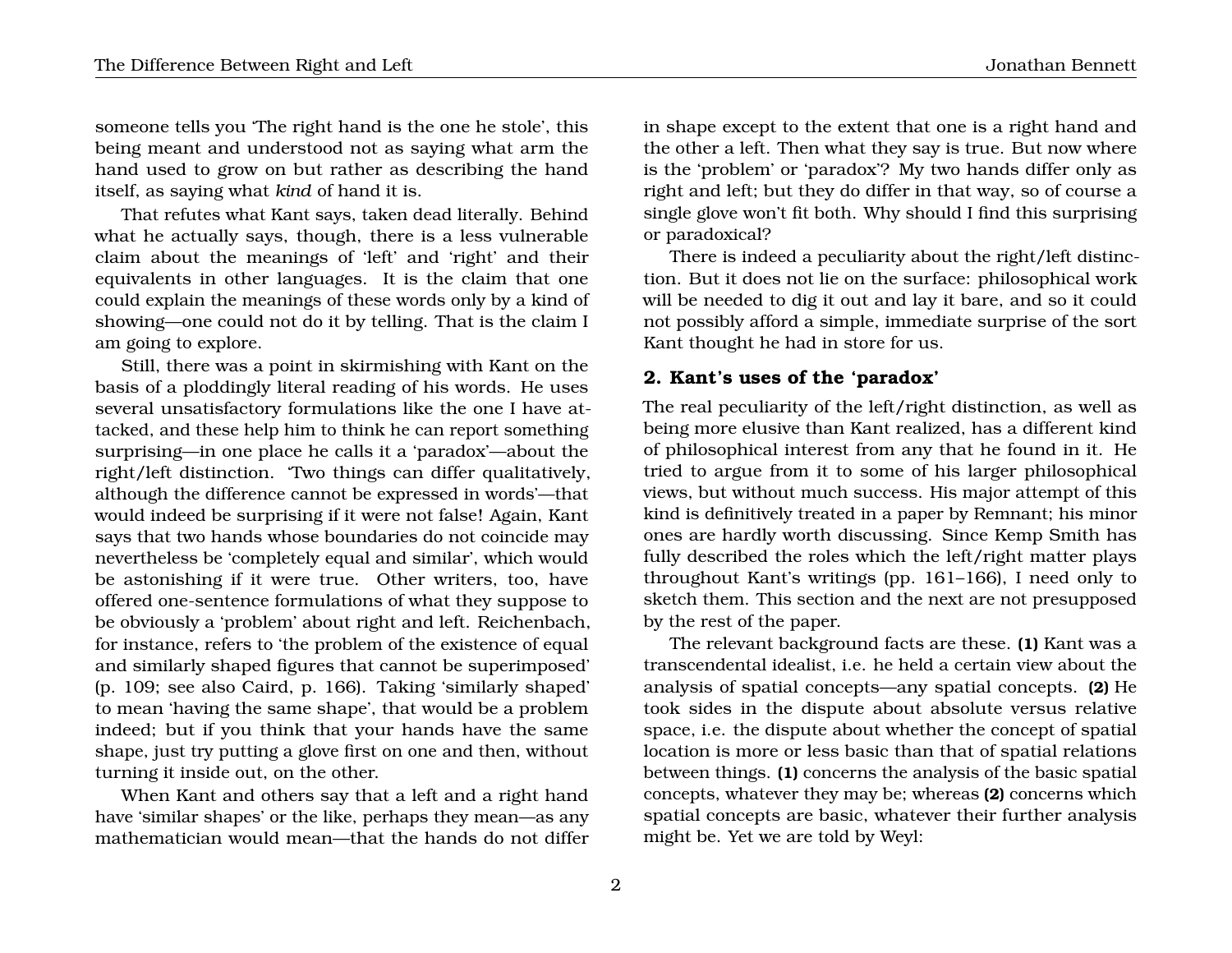Kant finds the clue to the riddle of left and right in transcendental idealism; (p.84)

and by Russell:

Right and left hands, spherical triangles, etc.. . . show, as Kant intended them to show, the essential relativity of space; (§150)

and by Smart:

Kant supported the absolute theory of space. In particular he thought that the relational theory could not do justice to the difference between a left hand and a right hand. (p. 6.)

These conflicting accounts of Kant's intentions reflect the instability of those intentions themselves. Kant's first discussion of left and right was in a little paper in 1768. He returned to the topic briefly in his inaugural lecture of 1770. In the first *Critique* in 1781 he took over much of that lecture almost verbatim, but made no mention of left and right. In the *Prolegomena* of 1783, intended as a popular summary of the *Critique*, he resurrected left/right and gave it a short section to itself. But then in the second edition of the *Critique* (1787), in which several new arguments and emphases are borrowed from the *Prolegomena*, the left/right matter once more disappears from sight. Kant seems to have been genuinely unsure whether he could draw philosophical conclusions from his point about the right/left distinction.

He also wavered in his views about *what* conclusions he could draw. Although he did not firmly enough distinguish **(1)** the issue over transcendental idealism from **(2)** the issue about absolute versus relative space, it is not too misleading to say: in 1768 he used the left/right matter to support the absolute theory of space; in 1783 he took it to support transcendental idealism; while in 1770 he adduced it in support of a doctrine which is not quite either of these though it arguably entails both.

In short, Kant could not decide which if any of his doctrines about space can draw strength from special facts about the right/left distinction. I am sure none of them can.

## **3. Prolegomena §13**

Behind Kant's words in the inaugural lecture I have detected the claim that an explanation of the meanings of 'right' and 'left' requires *showing*, i.e. demands an appeal to sensorily presented examples. I shall call this claim the **Kantian Hypothesis**. It may not be what Kant 'really meant' when he wrote about right and left, but it is the best we can get from him. In defense of this contention I shall examine *Prolegomena* §13, which is Kant's longest and most detailed treatment of the matter, and also, I believe, his last. When examined carefully) this passage can be seen to amount to a series of pointers toward the Kantian Hypothesis. This is not a bad thing to amount to; and really my only criticism is that in *Prolegomena* §13 Kant purports to be expressing, not merely pointing toward, the peculiarity of the right/left distinction. (In the final sentence I make two corrections which the translator accepts. The numbers are for subsequent reference.)

> One would have thought that if two things are **(1)** completely the same in all points that can be known at all about each separately (in all determinations belonging to quantity and quality), it must follow that each can be replaced by the other in all cases and all respects, without the exchange causing the slightest recognizable difference. This is in fact the case with plane figures in geometry; but various spherical figures show, notwithstanding this **(2)** complete inner agreement, an outer relation such that one cannot be replaced by the other. For example two spherical triangles on opposite hemispheres which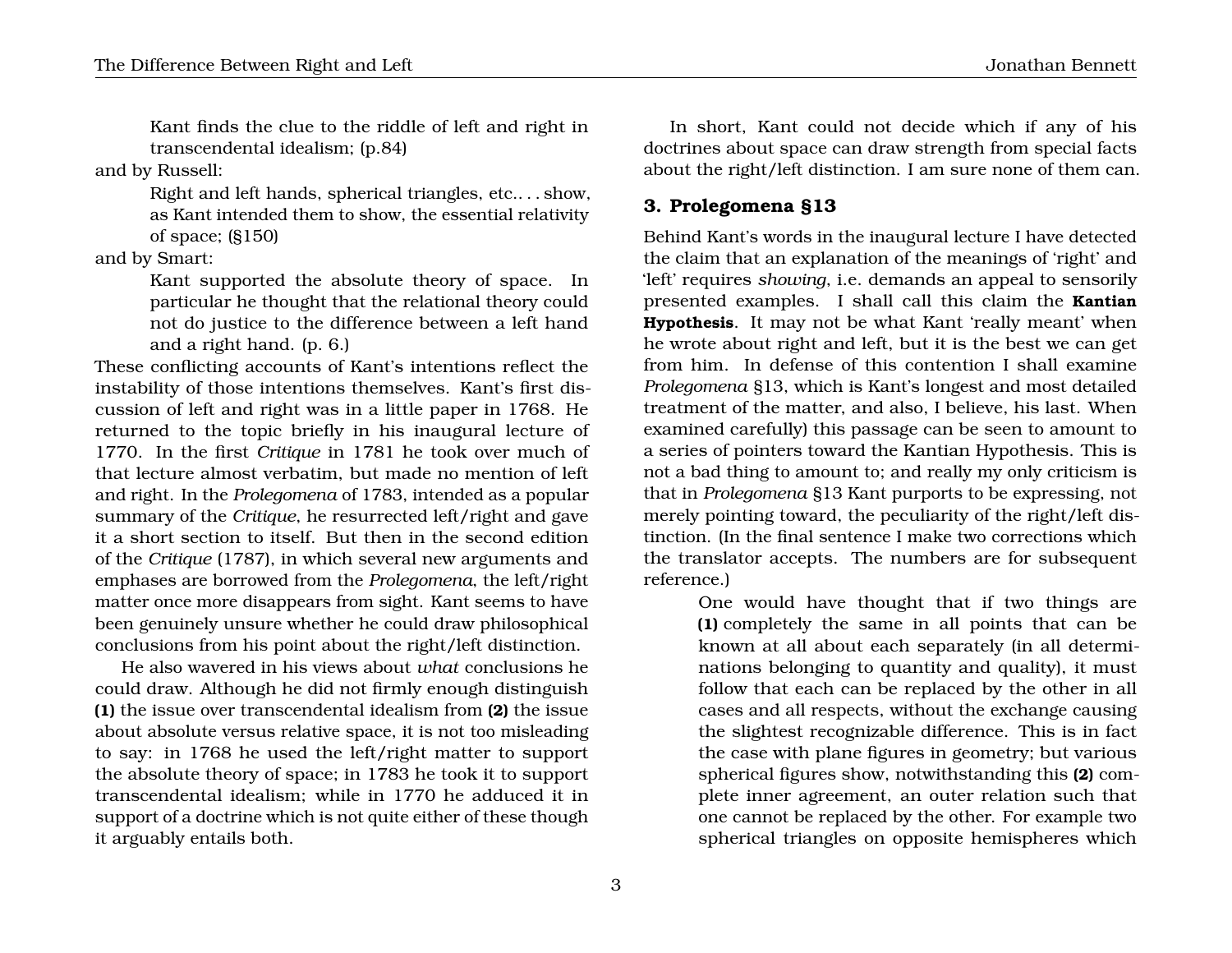have an arc of the equator as their common base can be completely equal, in respect of sides as well as angles, so that **(3)** nothing is found in either, when it is described alone and completely, which does not also appear in the description of the other (on the opposite hemisphere). Here then is an inner difference between the two triangles which **(4)** no understanding can show to be inner and which only reveals itself through the outer relation in space. But I will quote more usual cases which can be taken from ordinary life.

What can be more like my hand or my ear, and more equal in all points, than its image in the mirror? And yet I cannot put such a hand as is seen in the mirror in the place of its original: for if the original was a right hand, the hand in the mirror is a left hand, and the image of a right ear is a left ear, which could never serve as a substitute for the other. Here are **(5)** no inner differences that any understanding could think; and yet the differences are inner so far as the senses tell us, for the left hand cannot be enclosed in the same boundaries as the right (they cannot be congruent) notwithstanding all their mutual equality and similarity; the glove of one hand cannot be used on the other. . . We cannot make the difference between similar and equal but yet incongruent things (e.g. spirals winding opposite ways) **(6)** intelligible by any concept whatsoever, but only by their relation to the right and left hand, which immediately involves intuition.

I have omitted Kant's 'solution'. The question I want to answer is: What is his problem?

The problem, as Kant sees it, is that a certain plausible proposition is false. (The opening words 'One would have thought that' at the start of the passage were added by me.

This wrongly makes Kant explicit about this, but it must be legitimate, because otherwise Kant asserts something which he immediately proceeds to deny.) The proposition in question has the form

 $(x)(y)$  (Fxy  $\rightarrow$  Gxy).

Kant says that, although this is plausible, there are in fact values of x and y such that (Fxy  $\& \neg$  Gxy); and to solve his problem will be to explain this surprising fact. *Our* problem is to discover what F and G are.

There is no difficulty about G. Gxy is the statement that x can be replaced by y 'without the exchange causing the slightest recognizable difference'. Thus Gxy is true if x and y are newly minted coins from the same die, and false if they are a normal pair of hands, i.e. a pair differing only as right and left.

The search for F is embodied in the question: What does Kant think he can say about a normal pair of hands from which one might naturally, though wrongly, infer that they could not be told apart? We can safely pin everything on the one example of a pair of hands, for it is universally agreed that in this area Kant's examples stand or fall together.

He expresses Fxy in six different ways. Here are two of them:

- **(1)** x and y 'are completely the same in all points that can be known at all about each separately (in all determinations belonging to quantity and quality)'.
- **(3)** When x is 'described alone and completely', its description is the same as y's.

To describe something 'alone and completely' is presumably to say everything about it except how it relates—spatially and otherwise—to other things. But then is **(3)** true of a normal pair of hands? In describing one of the pair 'completely' we can use a phrase which does not fit the other, namely 'a right hand'—taking this to express a fact not about which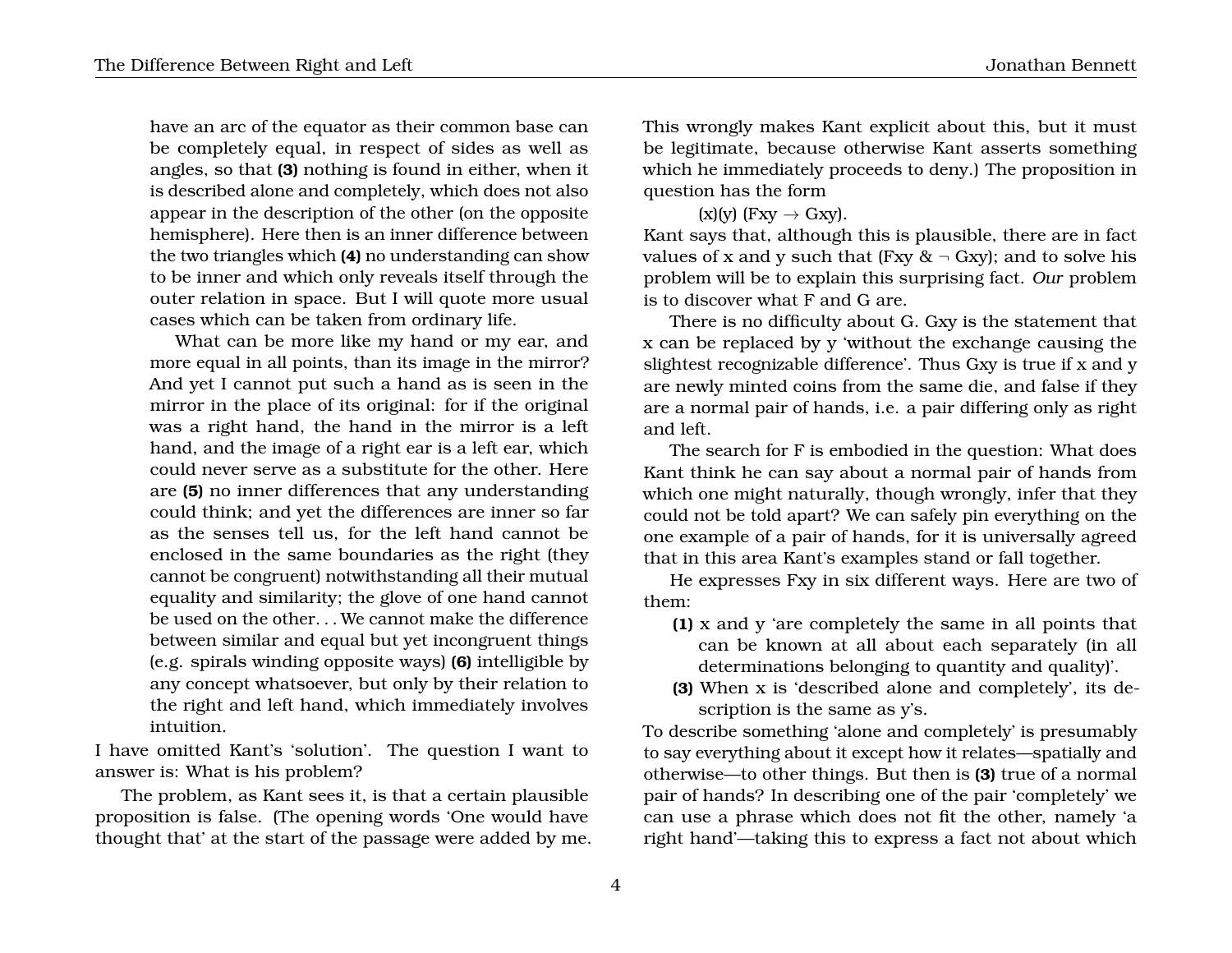arm it grows on but about its shape, e.g., about which sort of glove will fit it. To exclude this, Kant must say that if we use 'right' in describing a hand we are not describing it 'alone': the phrase 'a right hand', he must say, is covertly relational, and not merely in the attenuated way in which any description, e.g. 'a small hand', is covertly relational. This is not obviously true, and the only arguments I can find to support it stem from the Kantian Hypothesis.

If **(1)** is not also to amount to a pointer toward the Kantian Hypothesis, the phrase 'determinations [= properties] belonging to quantity and quality' must be turned to account. But it cannot be. The difference between a left and a right hand is 'qualitative' in any plain sense of the word; and Kant's technical sense of 'quality' in the *Critique* is too unclear to help us here.

Here are Kant's other four ways of expressing Fxy:

- **(2)** There's a 'complete inner agreement' between x and y.
- **(4)** The 'inner difference' between x and y is one which 'no understanding can show to be inner'.
- **(5)** Between x and y there are 'no inner differences that any understanding could think'.
- **(6)** 'We cannot make the difference between [x and y] intelligible by any concept whatsoever.'

We must presume **(2)** to be a careless contraction of **(4)** or **(5)**. Otherwise, Kant is saying that between x and y there is **(2)** a 'complete inner agreement' and also **(4)** an 'inner difference'. So **(2)** can be ignored.

**(5)** and **(6)** go together. For Kant, 'the understanding' is the faculty of 'concepts': to be thought by the understanding is to be brought under, thought through, or made intelligible by, concepts. So **(5)** and **(6)** both say that a right hand need not fall under any concepts which do not equally apply to a left hand, which is tantamount to denying that there is any concept of rightness-as-distinct-from-leftness. Since

'right as distinct from left' is a meaningful description, why should Kant deny that there is a concept corresponding to it? His only hint at an answer is in his remark, at the end of the passage, that we can explain the right/left difference only in a way 'which immediately involves intuition [= sense-experience]'. But this is—and so **(5)** and **(6)** are just unargued pointers toward—the Kantian Hypothesis.

Whereas **(5)** and **(6)** say that the understanding cannot show or express what the left/right difference is, **(4)** says that it cannot show that the difference is an inner one, implying that one could show this only with the aid of 'intuition' or sense-experience. To assess this, we must know what an 'inner' difference is. It seems to be just a difference in respect to something other than spatial location or orientation—a difference in respect to some property that a thing can carry around with it. This yields the wanted result that there is an inner difference between a pair of normal hands, and not between two new coins from the same die. It also fits my example in §1 above: if two things are to be separately re-identifiable after a shuffle, without being tracked through it, what is needed is precisely some 'inner' difference between them, i.e. some difference of the kind that can be carried through a shuffle.

So **(4)** seems to say that someone who has grasped what the difference is between a right and a left hand must make a further appeal to experience if he is to grasp that one hand cannot be made congruent with the other just by moving it around. This is in fact correct; for there are mathematically possible spaces in which a right hand could, by sheer travel, become a left hand; and if our space is not of such a kind, that is an empirical fact about it and in that sense a fact which can be known only by appeal to experience. But it is not credible that that is the point Kant was trying to make in **(4)**. I am sure that what he says about showing **(4)** that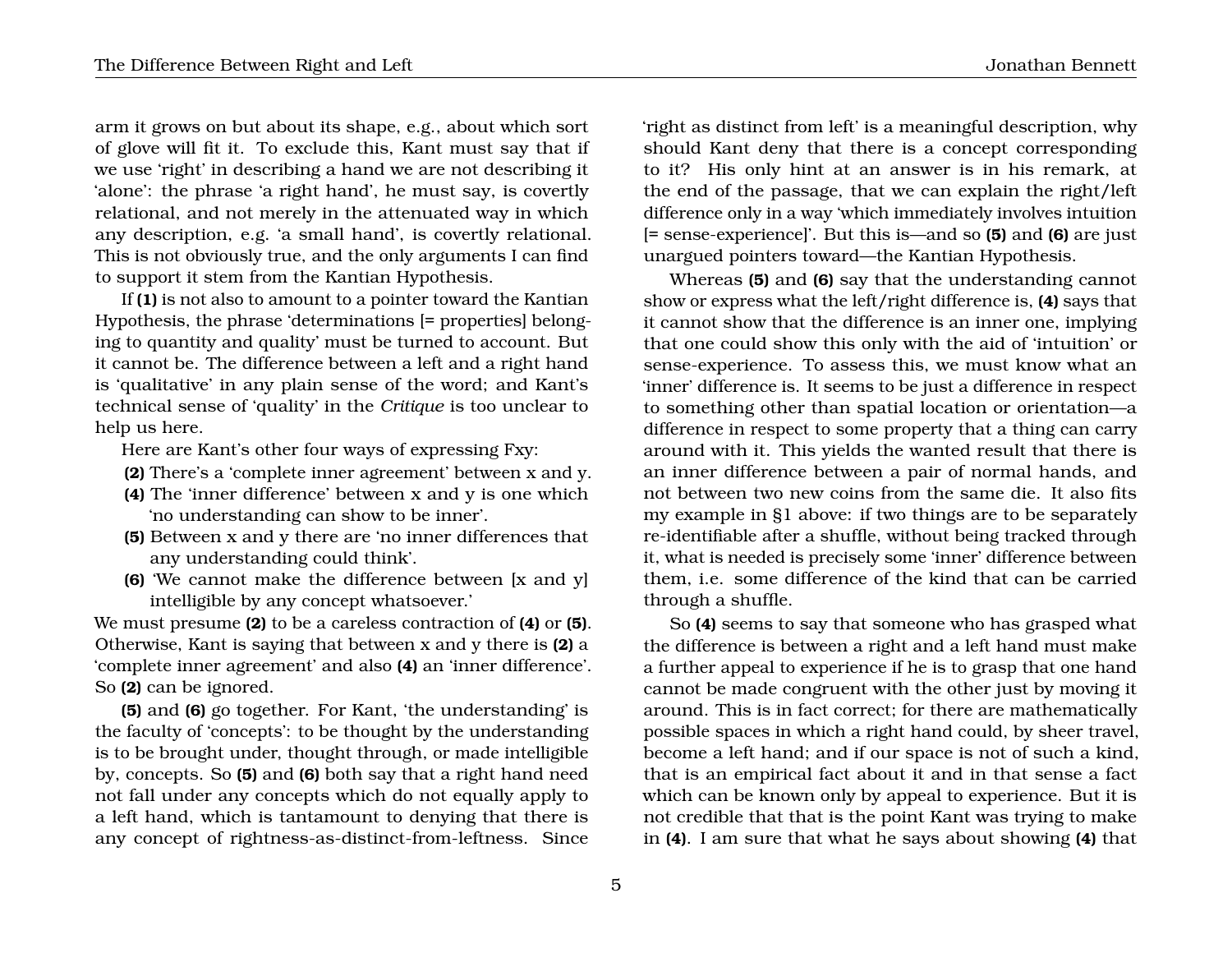the difference is inner is meant to follow from what he says about showing (5,6) what the difference is. When he says at **(5)** in the quoted passage:

> Here are no inner differences that any understanding could think; and yet the differences are inner so far as the senses tell us,

isn't it clear that he is simply failing to distinguish 'what the inner difference is' from 'that the difference is inner'? If he is, and if that explains **(4)**, then the latter goes the same way as **(5)** and **(6)**—toward the Kantian Hypothesis.

So Prolegomena §13 does, to its great credit, yield the Kantian Hypothesis. But that is all it yields; and it does not make clear just what the force of the Hypothesis is, or why it is true. There remains work to be done.

Before we go on with it, there are two footnotes to the claim that Kant was the first philosopher to notice that right/left is peculiar.

In a letter to Clarke, Leibniz says that God could have no reason for choosing **(a)** the way things are in fact arranged in space rather than **(b)** an arrangement 'preserving the same situation of bodies among themselves' and differing from (a) only in 'changing East into West'; whence he infers that **(a)** and **(b)** are not really different (p. 26). He probably thinks of **(b)** as the world's being rotated through 180°, changing north into south as well as east into west. Still, all he actually says is 'changing East into West'; so he could be envisaging a systematic left/right switch, or mirror-image transformation, in which case he has anticipated something like Kant's point. I find the latter reading implausible. It credits Leibniz with introducing an original philosophical insight in an incredibly offhand way, and arguing from it without first explaining or defending it—even though he could further his main argument much less vulnerably with the rigid-rotation version of **(b)**. Also, when he reverts to this matter in his next letter to

Clarke he clearly construes it in the rigid-rotation rather than the mirror-transformation manner (p. 37). Kant's thoughts about right and left, however, grew out of his disagreements with Leibniz, and the east/west remark may well be what put him on the track.

The 11th century Arab philosopher Ghazali has a better claim to have anticipated Kant's insight:

The highest sphere moves from east to west and the spheres beneath it in the opposite direction, but everything that happens in this way would happen equally if the reverse took place, i.e. if the highest sphere moved from west to east and the lower spheres in the opposite direction. For all the same differences in configuration would arise just as well. Granted that these movements are circular and in opposite directions, both directions are equivalent; why then is the one distinguished from the other, which is similar to it? (Quoted in Averroës, Vol. I, p. 30.)

(I am indebted to George F. Hourani for calling this passage to my attention.)

#### **4. Enantiomorphism**

It is a nuisance that, when we want to use 'a left hand' to mean something about the hand's shape, what sort of glove will fit it, etc., the phrase can also mean 'a hand that grows on a left arm'. In either meaning it applies to just the same objects, but that is a mere contingency. For this reason, and for others that will emerge shortly, hands are not the best example of the relationship we are interested in. I prefer these two boxes: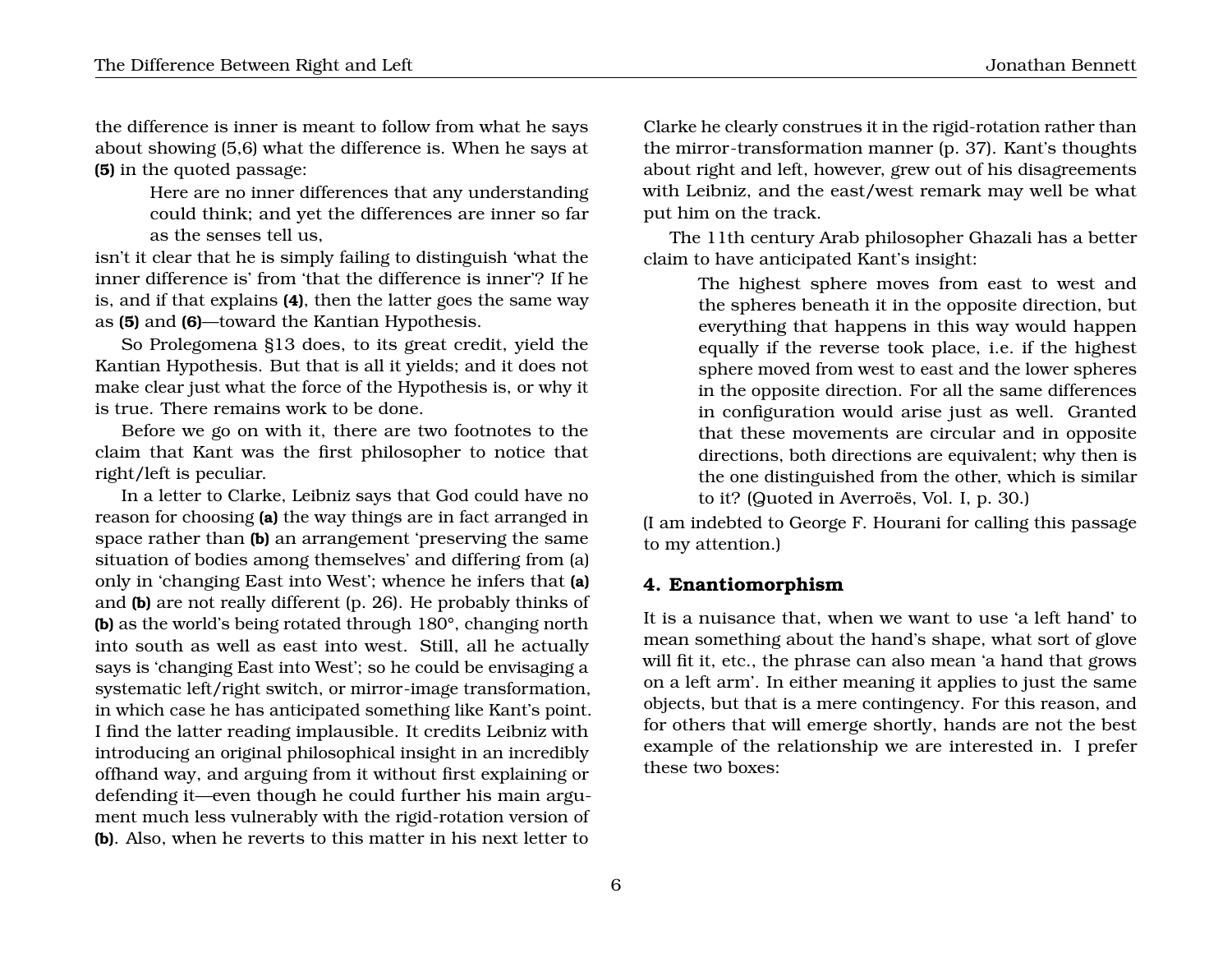

In Kantian language, these differ as 'things which lie towards one quarter and things which are turned toward the opposite quarter'. Such pairs are sometimes called 'incongruous counterparts', which means that **(a)** their boundaries do not coincide, and that **(b)** one of them looks just as the other would in a mirror. If the sliced-off corners were restored, **(a)** would be false and the boxes would not be 'incongruous'; if just one had its corner restored, or if one were bigger, **(b)** would be false and the boxes would not be 'counterparts'.

The mathematical term for two things which are thus related is *enantiomorphs* ('having contrary shapes'). I shall sometimes use this word instead of the longer 'incongruous counterparts', but not to mark any distinction.

It is time to confess that my paper's real topic is not right/left as such, but rather enantiomorphism, or the difference between incongruous counterparts. The right/left distinction can bear the whole weight of the difference between any pair of enantiomorphs: that is, any such pair can be so described that a 'right'/'left' switch turns a description

of either into a description of the other. In this section I shall show how such descriptions work, to show that in discussing incongruous counterparts it is convenient but not essential to use 'right' and 'left' or some other pair of terms which similarly refer to the two sides of the human body.

If the two boxes A and B are to be described by the use of 'right' and 'left', without anything's being assumed, it apparently cannot be done more simply than this:

A: When **(1)** the line from its small cut to its small uncut face runs the same way as the line from your feet to your head, and **(2)** the line from its large cut to its large uncut face runs the same way as the line from your back to your front, then **(3)** the line from its middling cut to its middling uncut face runs the same way as the line from your right side to your left side. B: Switch 'left' and 'right' in that description of A.

The following would be simpler, but they make assumptions:

A: When **(1)** its small cut face is downmost and **(2)** its large cut face is toward you, then **(3)** its middling cut face is to your right.

B: Replace 'right' by 'left' in the above description of A. Those simpler versions are accurate if you are on your feet and facing the box, or on your head with your back to it. They are wrong if you are on your feet with your back to the box, or on your head facing it.

What the longer descriptions make explicit is that we use 'right' and 'left' to express the difference between an object and its incongruous counterpart by fixing directions along two of the object's dimensions and then employing 'right' and 'left' to make the required distinction in the third dimension. (Here and throughout I ignore the mathematically sound but entirely unhelpful remark—e.g. in Wittgenstein 6.36111 that in a fourth spatial dimension A could be flipped over so as to become congruous with B.) To discriminate A from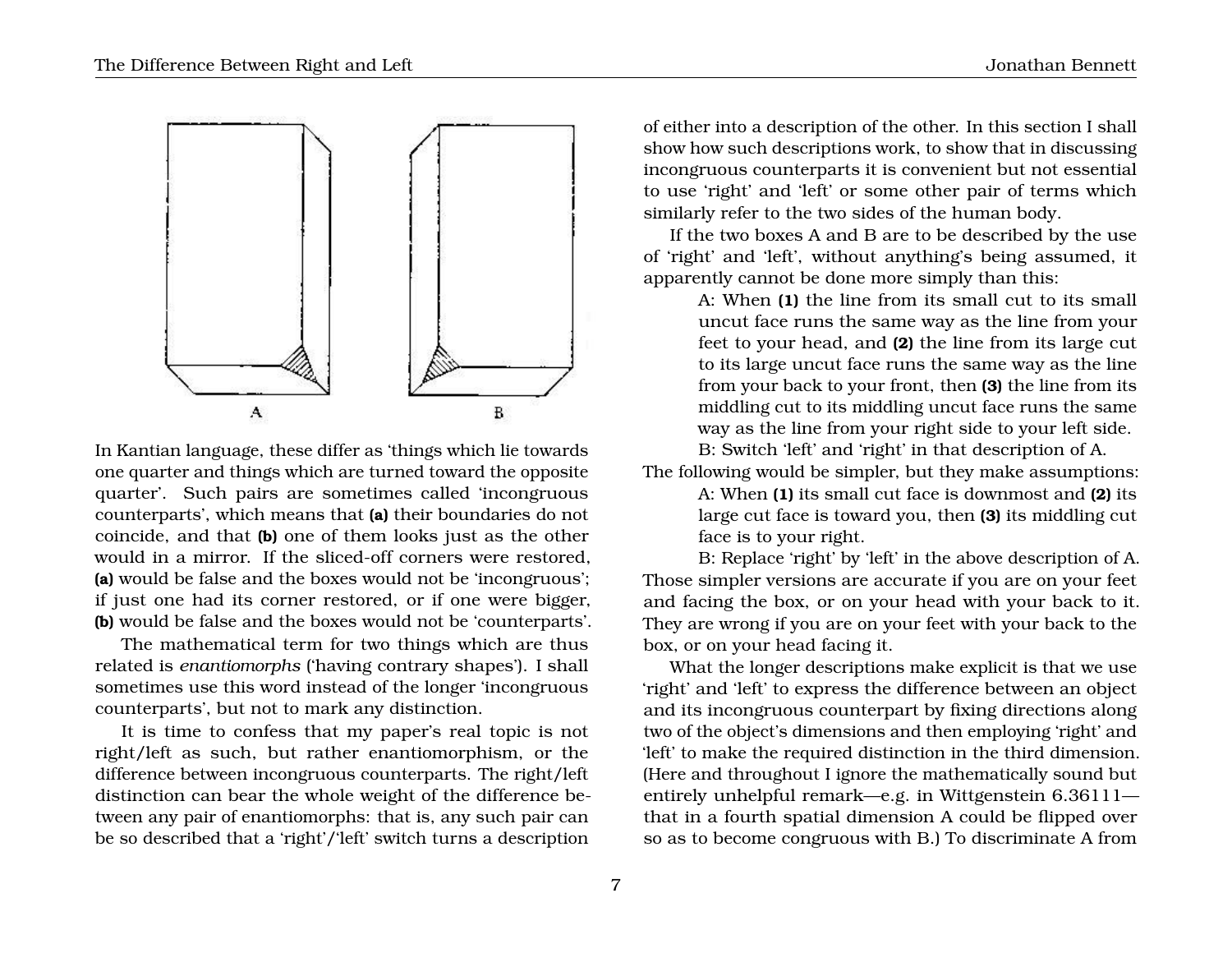B by reference to the human body in this way, we need to be able to pick out three axes of the human body and to be able to distinguish the two directions along each axis. It is harder to distinguish directions along the left/right axis than along either the head/feet or the back/front axis; but this fact, which connects with our being broadly and superficially left/right symmetrical, is irrelevant to the use of human bodies to discriminate A from B. My first description of B above could just as accurately have ordered a 'head'/'feet' or a 'front'/'back' switch in the long description of A.

We can also use 'right (side)' and 'left (side)' to distinguish the two sorts of hand, and not through the contingency about which sort of hand grows on which side (I now use a self-explanatory shorthand) :

Left hand:

When thumb  $\rightarrow$  little-finger runs with back  $\rightarrow$ front, and wrist  $\rightarrow$  fingertips runs with feet  $\rightarrow$  head, then palm  $\rightarrow$  knuckles runs with right-side  $\rightarrow$  left-side.

Right hand:

Switch 'right' and 'left' in the above description of the left hand.

But the two sorts of hand can be distinguished without reference to human flanks, just so long as we have some pair of enantiomorphs—e.g. the two boxes—to use as a standard:

Left hand:

When thumb  $\rightarrow$  little-finger runs with large-cut  $\rightarrow$  large-uncut face of A, and wrist  $\rightarrow$  fingertips runs with small-cut  $\rightarrow$  small-uncut face of A. then palm  $\rightarrow$  knuckles runs with middling-cut  $\rightarrow$  middling-uncut face of A.

Right hand:

Replace 'A' by 'B' in the above description of the left hand.

It is commonly believed that the distinction between a pair of enantiomorphs, when properly spelled out, must refer to the 'point of view' of an 'observer'; but this is false if it goes beyond the general point that any empirical distinction must, *qua* empirical, have a possible observer lurking in the conceptual background. The idea seems to be that we should describe A like this: 'When the line from its small cut to its small uncut face runs the same way as the line from the observer's feet to his head. . . etc.' But if a human body is used in describing A, why should it be an observer's body? A corpse would serve as well.

In any case, human bodies are not needed at all. It is sometimes said that we can distinguish enantiomorphs only because our bodies are asymmetrical in at least two dimensions, but this is false too. If our bodies were symmetrical about a point, we could still make the distinction we now make in terms of 'right' and 'left', the one exemplified by A and B; only we should have to express it in terms of something other than the sides of our bodies. Perhaps it is worth a paragraph to explain how this might be done.

Travelling from Ridge toward Lougheed, I must turn left at a certain corner to reach the University. If humans were spherical I might be told which way to roll at that corner by reference to the box A:

> If **(1)** small-cut  $\rightarrow$  small-uncut face of A runs with ground  $\rightarrow$  sky, and **(2)** large-cut  $\rightarrow$  large-uncut face of A runs with turning-corner  $\rightarrow$  Lougheed, then **(3)** middling-cut  $\rightarrow$  middling-uncut face of A runs with the next part of your journey

That may seem to compare ill with the instructions I can in fact be given:

If at that corner you **(1)** stand **(2)** facing Lougheed, **(3)** you must turn left before proceeding;

but this, though briefer, is not logically simpler. It spells out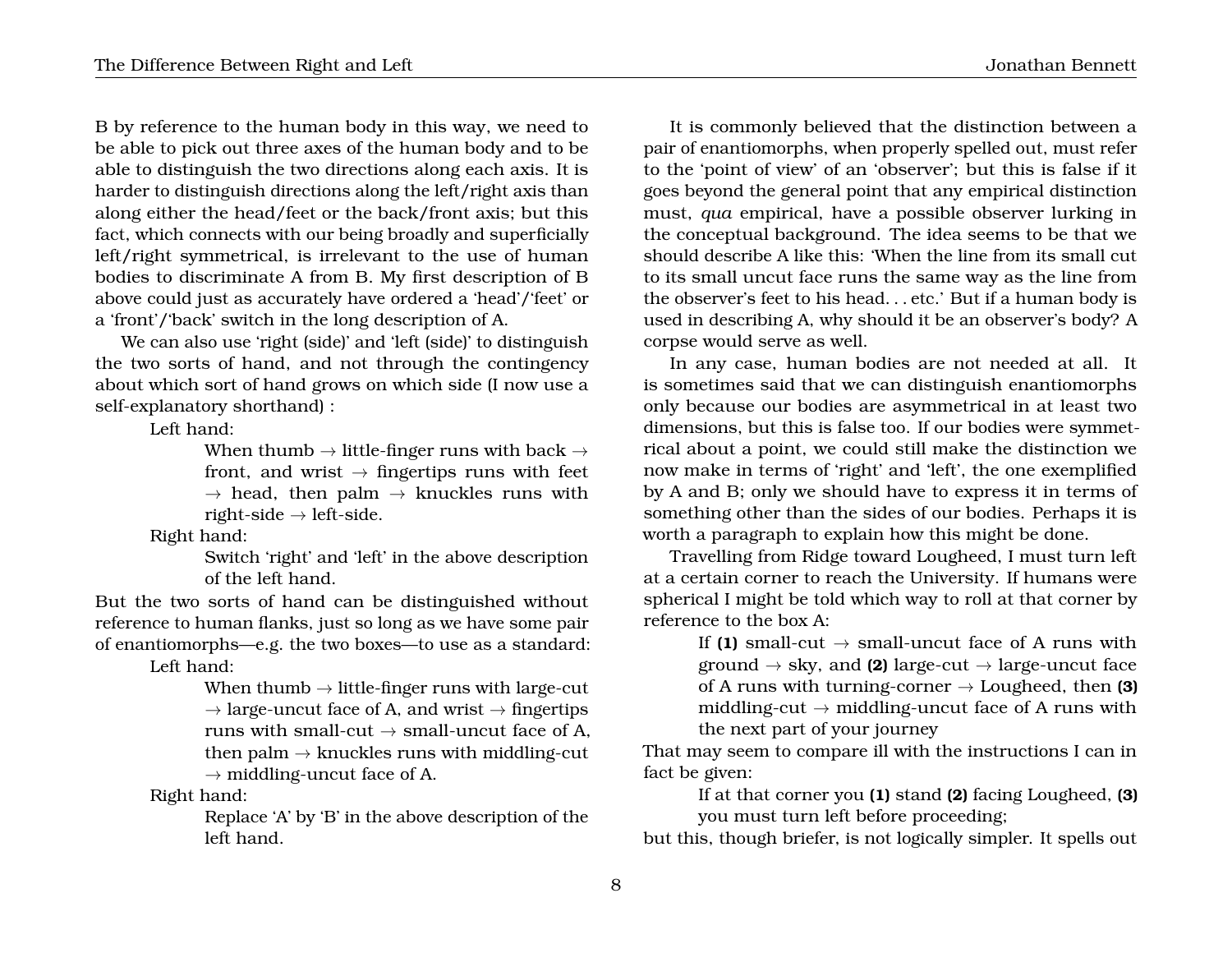into:

If you so orientate yourself that  $(1)$  feet  $\rightarrow$  head runs with ground  $\rightarrow$  sky, and **(2)** back  $\rightarrow$  front runs with turning-corner  $\rightarrow$  Lougheed, then **(3)** right-side  $\rightarrow$ left-side runs with the next part of your journey.

Also, it is routine work to construct definitions of 'A-turn' and 'B-turn' which would let us describe a route unambiguously and quite briefly by specifying where the spherical traveller should make an A-turn and where a B-turn. I have heard it insisted that if our bodies were spherical we could not remember the difference between A and B, or between A-like boxes and B-like boxes, or between A-turns and B-turns; but I know of no principles in the epistemology of spherical rational animals which could justify this claim.

Failure to grasp the conventions underlying our use of 'left' and 'right' has generated the mildly famous 'mirror problem': why does a mirror reverse left/right but not up/down? Martin Gardner (pp. 29–31) presents the only clear account I know of the solution to this: the answer to 'Why does a mirror. . . etc.?' is *It doesn't!* Your image in a normal mirror is a visual representation of an incongruous counterpart of your body, and we conventionally describe this sort of relationship as a 'left/right reversal'. But this convention does not pick out one dimension as privileged over the other two: it is merely a natural and convenient way of expressing the fact of enantiomorphism in a case where each member of the enantiomorphic pair has—like a normal human body—a superficial over-all bilateral symmetry. (Of course an object which was precisely and totally bilaterally symmetrical could not have an enantiomorph.) If we are to describe what an ordinary mirror does, in a way which really does select one axis of the body in preference to the other two, then we must say this: if you face the mirror, it reverses you back/front; if you stand side-on to it, it reverses

you left/right; if you stand on it, it reverses you up/down. These facts, once they are properly described, do not offer a problem. They are explained by routine optics. For some deeper aspects of this matter, see the paper by Pears.

# **5. 'What is the difference?'**

I am going to test the Kantian Hypothesis that the difference between right and left—by which I really mean 'the difference between anything and its enantiomorph'—can be explained only by showing and not by telling. Now, there is one way of taking this in which it is obviously false, the following being a counter-example:

> If you have a man on one side of you and a woman on the other, then you have either a man on your left and a woman on your right or a man on your right and a woman on your left, depending upon which side each is on.

Or we can tell someone what the difference is between the boxes A and B by giving him a mathematical description of each (the two descriptions will differ only in that one will have a minus sign before each value for x), and telling him that of these two descriptions one fits A and the other fits B.

In ways like these we can explain the difference: we can say what distinction is marked by 'right' and 'left', or what kind of difference there is between a pair of incongruous counterparts, without saying anything about how to tell which is which. Analogously, someone might learn what 'the difference between' blue and green is by being told that sunny skies characteristically have one of these colors and well-watered grass the other. Confronted with two shirts, say, he would then be in a position to say 'I know what the difference between these is—one is blue and the other green'; but he would not be able to say which is blue and which green.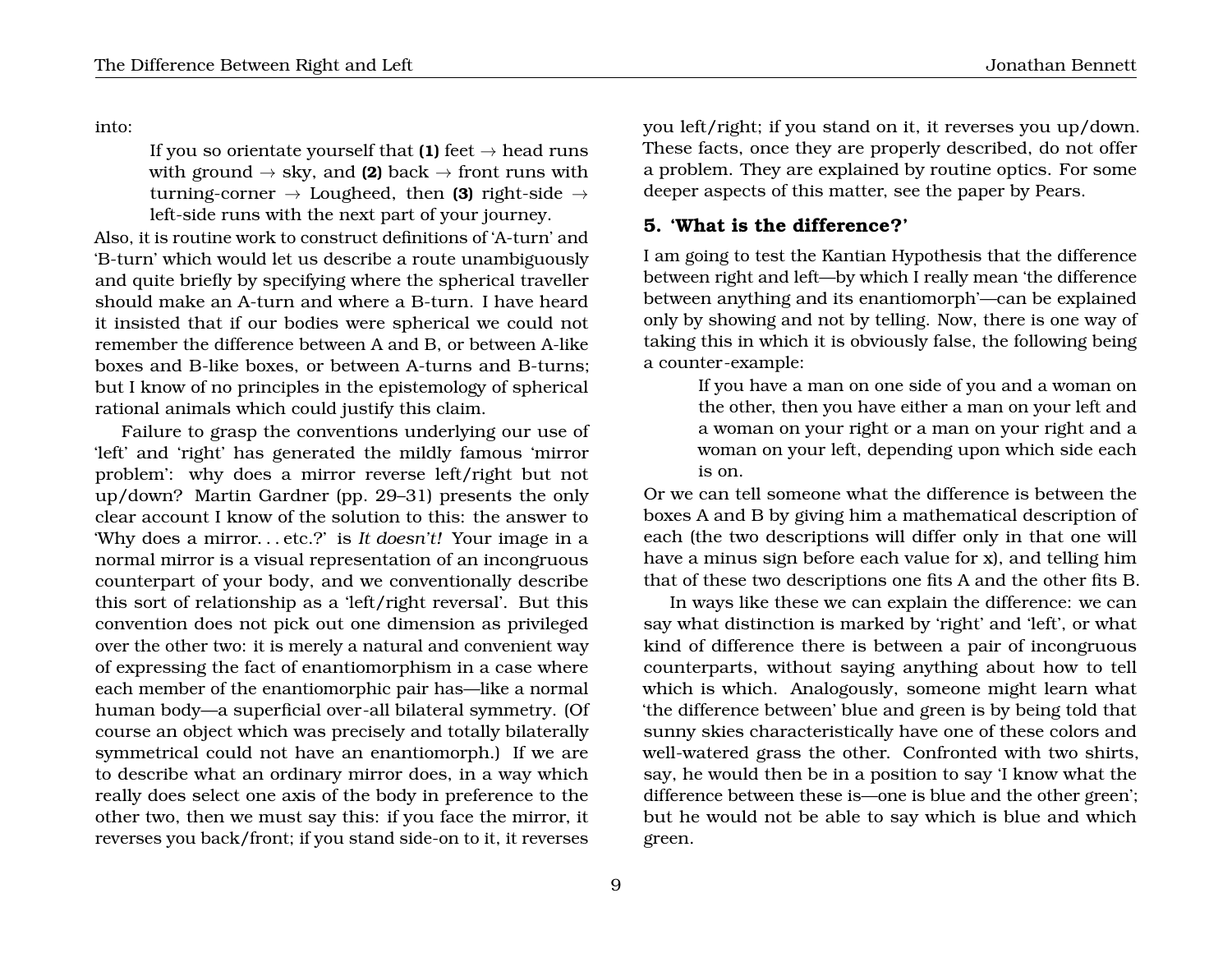When Kant says—in episode **(4)** of the long passage—that between two incongruous counterparts there is 'an inner difference which no understanding can show to be inner', he may mean that one could not explain in general terms 'what the difference is' even in this attenuated sense. If so, he is surely wrong. (Thus Weyl, p. 80. But Weyl errs in thinking that this is Kant's only point.)

The Kantian Hypothesis that I want to discuss says that we must use sensorily presented instances—must resort to showing—if we are to explain the direction of the left/right distinction, i.e. to explain which is which. I shall for brevity's sake go on using the phrase 'the difference between', but always intending it in this which-is-which manner. In my use, someone does not know the difference between right and left unless he knows which is his right side and which his left; and we have not told someone what the difference is between A and B unless we have equipped him to pick out A as distinct from B.

#### **6. Tactics**

A good way of examining how something could be explained is to consider how someone could discover that he has it wrong. So I shall invent someone—call him an Alphan—whose grasp of English is perfect except that he gives to 'right' the meaning of 'left' and vice versa. We have to see how he could learn of his mistake:

For a contrast case I shall take someone—call him a Betan—whose grasp of English is perfect except that he has switched the meanings of some other pair of spatial expressions. The Betan's mistake concerns the word 'between': he gives to the form 'x is between y and z' the meaning we give to 'y is between x and z'. (He thinks that the thing asserted to be between the other two is the thing whose name occurs between the names of the other two: any English sentence

containing the form 'x is between y and z' is a kind of *picture* of what the Betan thinks it means.) The contrasts I shall draw between the Alphan and the Betan will not depend at all upon special features of betweenness—e.g. that it is a triadic relation, or that it concerns order rather than shape or size. Essentially the same contrasts could be drawn if the Betan had switched the meanings of 'large' and 'small', 'inside' and 'outside', 'round' and 'square', or any one of dozens of other pairs of spatial expressions. Nor does it matter that the Betan has not switched a pair of words. Pretend that English also contains 'botween', defined by

'y is botween x and  $z' = x$  is between y and z', and then think of the Betan as having switched the meanings of 'between' and 'botween'.

Let us ask how the Alphan and the Betan can discover their respective semantic errors. In seeing how the two cases differ, we shall see that the Kantian Hypothesis is nearly true.

If the Alphan encounters a statement using 'right' or 'left' which he knows to be false given the meanings he attaches to those words, but which might for all he knows be true if their meanings were switched, he may guess that the speaker or writer is mistaken or lying. As such cases pile up, however, the Alphan ought to conclude that he has made an error—a semantic one. Similarly, the Betan will realize his mistake about 'between' if he encounters enough statements which he knows to be false on his understanding of them but which might for all he knows be true on the other relevant interpretation, i.e. the one which is in fact correct.

I shall take these to be the only ways in which either man can discover his error. Any corrective force that verbal definitions have can be expressed in the pattern of correction I have described, and it will make for clarity if everything is brought under the one pattern.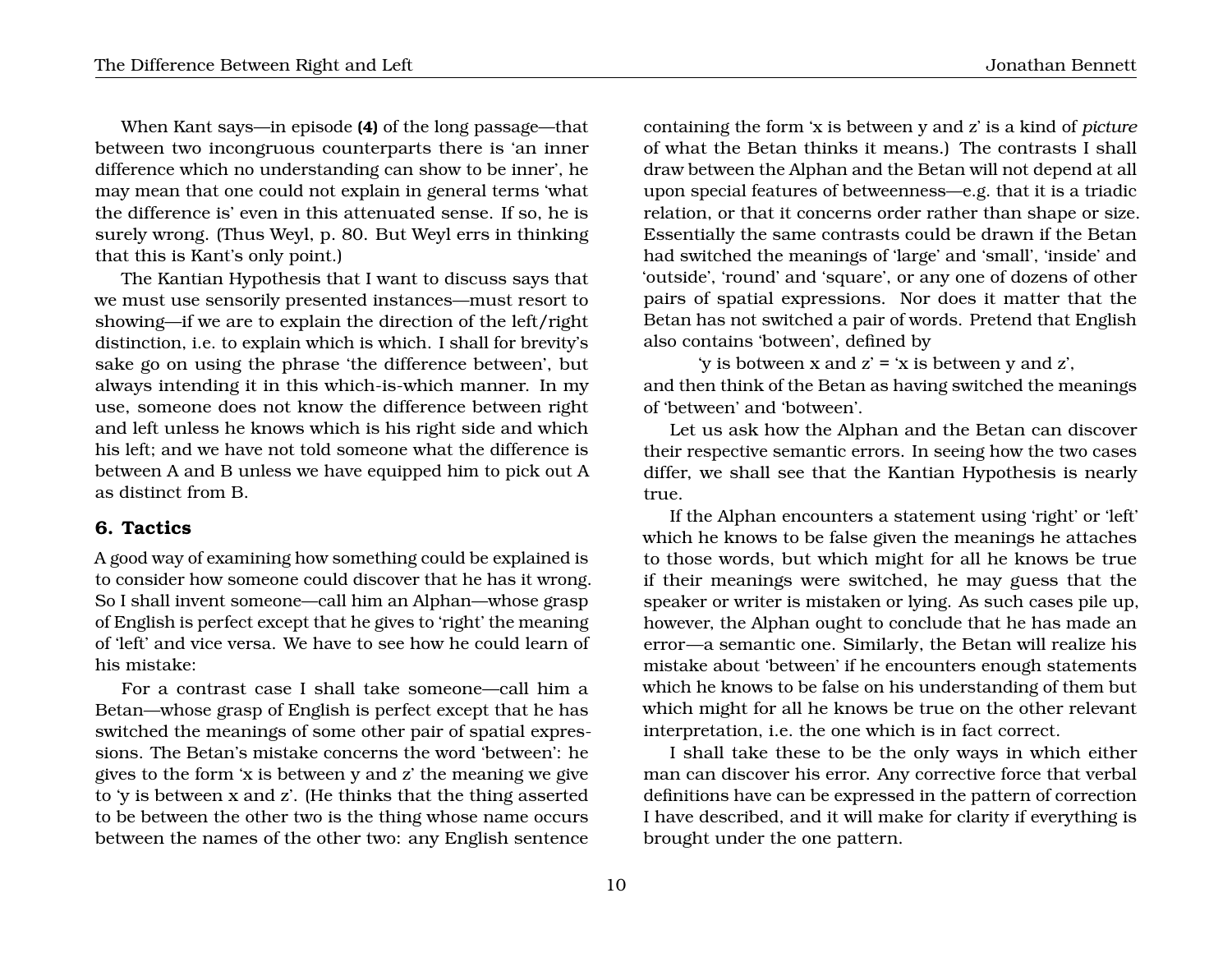So our question about each man is: What true statements will he, interpreting them in his mistaken way, think to be false? The inquiry is not a psychological one. The intellectual responses of the Alphan and the Betan are dramatic embodiments of logical relations, so we credit them both with maximum alertness, intelligence, retentiveness, and so on.

#### **7. Admissible evidence**

Here are some boring ways of correcting the Alphan. Say to him 'I am now touching your right shoulder', while touching his right shoulder. Say to him 'Your right shoulder is the one with the birthmark', when he knows which of his shoulders has a birthmark and it is indeed his right shoulder. Say to him 'As I stood facing Boulogne, I had Dover on my left and Folkestone on my right', and give him a map of Europe or a look at Europe.

All these correct him by applying 'right' and 'left' to particular bits of the world of which he has relevant independent knowledge—from his own observation of those particulars, or from inspecting maps or pictures or statues of them. It is obvious—and the Kantian Hypothesis does not deny—that the Alphan can be corrected in ways like these, as indeed can the Betan. What the Hypothesis says, in effect, is that if we rigorously exclude all such references to particulars which are also known through observation, the Betan can still be corrected while the Alphan cannot. If we are to test the Hypothesis, therefore, we must deprive both men of any statements referring to particulars which they know about from observation.

We must also ban all English statements about particulars which the Alphan or Betan knows about from hearsay in languages other than English. Any attempt to capitalize on the Alphan's correct grasp of some pair of non-English

synonyms of 'right' and 'left' would merely force us to redirect our inquiry—making us ask about his grasp of those other words rather than of 'left' and 'right' without altering the inquiry's fundamental nature.

So the English statements encountered by the Alphan or Betan are to say nothing relevant about any particular things or places or situations regarding which he has any relevant knowledge from any source other than what he reads in English. The word 'relevant' here means 'relevant to his semantic mistake', and it isn't always clear whether something is relevant in this way. Rather than constantly watching for hidden relevances, let us exclude more: the English statements encountered by the Alphan or the Betan are to say *nothing at all* about any particulars regarding which he knows *anything at all* from any source other than what he reads in English. This will be much easier to handle, and it cannot affect the validity of our results: anything allowed in by the weaker exclusion but kept out by the stronger must, *ex hypothesi*, be irrelevant to the matter in hand.

Think of each man as receiving an account, written in English, of some part of reality about which he knows nothing from any other source (and, in the meantime, forget that this involves his receiving ink-samples about which his correspondent might make comments in English). It is crucial that they are to know nothing about the described part of reality other than **(a)** general truths about it which hold true of all reality, and **(b)** truths about it in particular, or about particulars in it, which they learn simply from what they read in English. They can be in a position to say of something they observe, 'This is a thing of the kind the Englishman was referring to when he wrote. . . ', but never to say 'This is the thing the Englishman was referring to when he wrote...'. They must not even be in a position to relate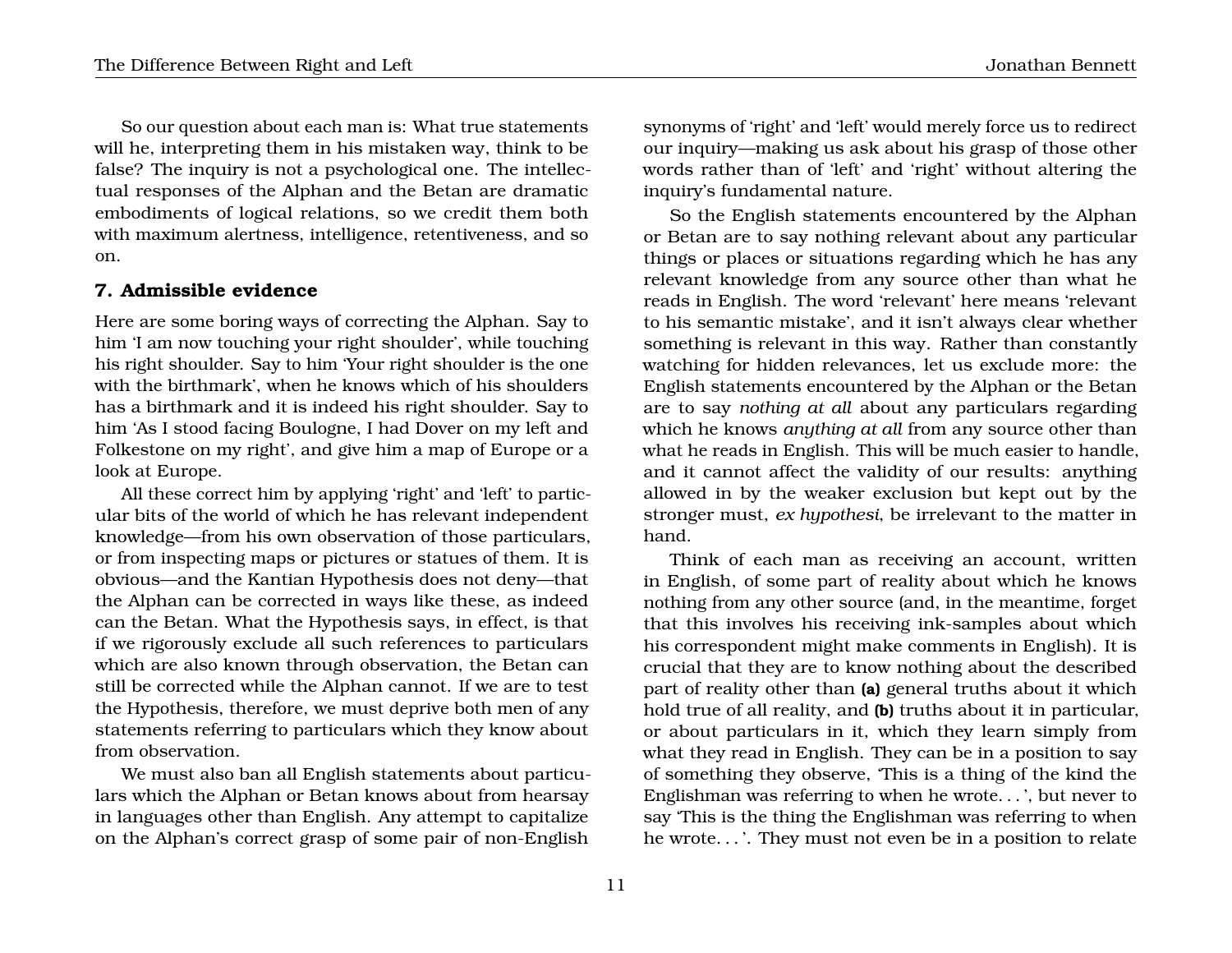particulars described to them in English with particulars presented in any other way, apart from merely comparing them. So they must not be in a position to say 'This rain was caused by the atomic explosion the Englishman wrote about' or 'The mountain the Englishman wrote about is 7,568 miles NNE of my village'. It follows that among the things they must not know about the part of reality described to them in English is where it is in relation to themselves.

The line of exclusion I am drawing is not arbitrary or wilful. There is a good reason for depriving both Alphan and Betan of any independent knowledge, however remote and relational, of any particular they read about in English. Everything thus excluded is either irrelevant to our inquiry or else logically on a continuum with the trivial case where we touch the Alphan's shoulder while saying 'I am now touching your right shoulder'.

Even with all this excluded, the Alphan and Betan can still encounter millions of uses 'left' and 'right', or of 'between'. And they may still be able to judge some of what they read to be false; for one can reject a statement about a particular of which one has no independent knowledge, on the grounds that it conflicts with a generalization which one knows to be true. I heard the BBC say that 9,000 civilians would be evacuated from Aden within a year, at the rate of 500 per month: without investigating Aden I was entitled to reject that—the thing is logically impossible. In Shelley's *The Cenci*, a torturer says of his intended victim:

As soon as we

Had bound him on the wheel, he smiled on us, As one who baffles a deep adversary; And holding his breath, died.

I wasn't there; but I know that this report is false—Marzio cannot have committed suicide by holding his breath, because that is a physiological impossibility.

Of those two examples, one concerns a logical generalization, and the other a contingent, broadly causal generalization. I shall use this dichotomy in what follows.

#### **8. Logical clues: the Betan**

There are countless 'logical clues' to the Betan's error—that is, countless true statements which, interpreted according to his semantic error, will come out logically false. Here are two examples, with the Betan's pictures indicated in brackets:

- **(a)** 'I sat between a silent old bore and a talkative young bore [I-bore-bore]. Since there were only two bores present, I resented having one on each side of me.'
- **(b)** 'Since Baltimore is between Washington and New York [B-W-NY], and we were flying in a straight line, we passed over New York first, then Baltimore, then Washington.'

These bring the Betan's correct understanding of 'each' and 'side', and of 'straight' and 'first' and 'then', into logical conflict with his incorrect reading of the form 'x is between y and z'. With no independent knowledge of the dinner or of the flight, he nevertheless knows that there is something amiss with each statement or with his understanding of it.

Those statements are logical clues for the Betan only because he does understand all the other words correctly. Perhaps, then, we can shield him from logical clues to his error about 'between' by supposing that he errs also about other words such as 'straight' and 'each', and that these other errors match his mistake about 'between'. Can we do this? Can we credit him with a set of semantic errors which dovetail together so that no true statement will give him a logical clue to his having misunderstood 'between' or any of the other words in the set?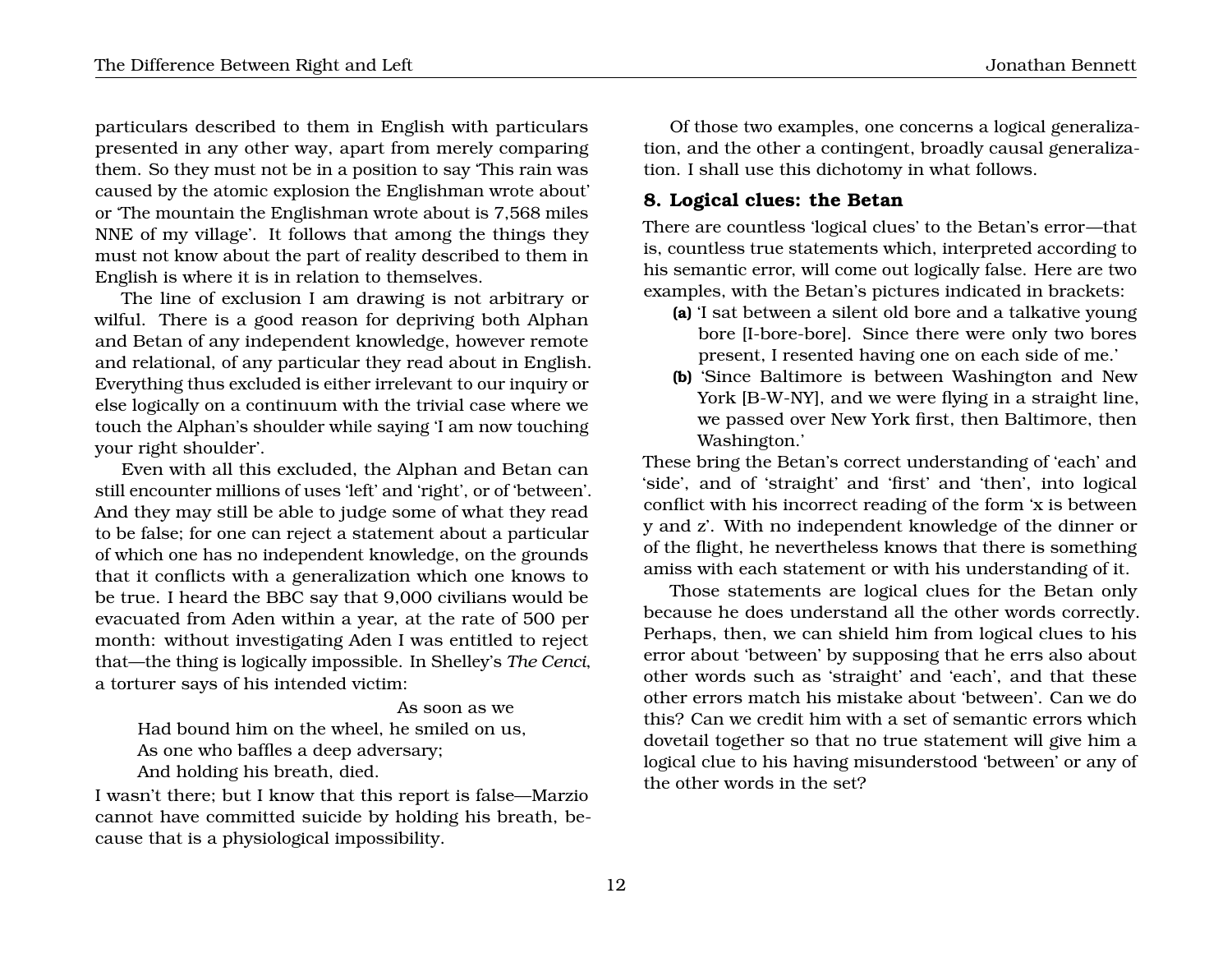('Between' can conflict with itself, because the Betan would equate 'x is between y and z' with 'z is between y and x' but not with 'x is between z and y'. But since that is a special feature of 'between', and would not obtain for most of the examples I might have taken as contrasts to right/left, I cannot avail myself of it. The Betan is in enough trouble anyway.)

The first point to notice is that dozens of words have direct meaning-connections with 'between'. To remain sheltered from logical clues to his error about 'between', the Betan must err about the meanings not just of the words I have mentioned but also of 'symmetrical', 'lopsided', 'middle', 'pinch', 'trapped', 'separated', and many more.

Also, it is hard to see what semantic error we must suppose him to make in each case. In **(b)** for instance, will he give to the sentence 'We passed over New York first, then Baltimore, then Washington' the meaning we give to 'We passed over Baltimore first, then Washington, then New York'? It is not clear what underlying semantic error, concerning what word(s) or phrase(s), could generate that reading of the sentence.

Finally, if he is to have no logical clue to any of his semantic errors, then each error with which we initially credit him will presumably have to be matched by yet others, these in their turn by others again, and so on outward. I can't illustrate this in detail because, as just noted, I can't say what semantic error is required in any single case; but I am sure that if we could specify a semantic error which would produce a 'match' in a given case, it would be one which could remain unclued only if matched by further errors. For example, if we try to draw **(a)**'s sting by supposing the Betan to make a matching mistake about the word 'each', then we must protect the latter mistake from statements which connect 'each' with such words as 'both' and 'two'

and 'neither' and so on. The Betan's semantic errors, in short, must ramify until they infect his understanding of most words in the language—and far beyond the point where we could still say that he does, with certain exceptions, understand English.

The proposed revision in our account of the Betan is, therefore, impossible.

#### **9. Logical clues: the Alphan**

What logical clues could the Alphan have to his error about the meanings of 'right' and 'left'? That is, what true statements might he read which, on his interpretation of them, would be logically false? Perhaps these would do:

- **(a)** 'As I stood on the deck facing forward, a gun to my right fired a short burst. It was the starboard Oerlikon.'
- **(b)** 'As a pitcher he is a southpaw—he can't pitch at all with his right hand.'

Confronted with either of these, the Alphan would smell a rat—provided he understood 'starboard' and 'southpaw' correctly.

Can we protect him from any such logical clues by crediting him with matching semantic errors?

It is encouraging that so few words are involved. Indeed, the only certain examples I can find —apart from ones drawn from very limited dialects—are 'port' and 'starboard', 'southpaw', the words for the four points of the compass, and a few cricketing terms. Also 'clockwise' and 'anticlockwise', if it is contingent that most clock-hands move clockwise. I have doubtless missed some, but not many.

Still, the language could have been otherwise. Screws might be called 'standard' and 'nonstandard' according to how they have to be rotated to be driven in, a right-handed golf club might be called 'a hogan' and a left-handed one 'a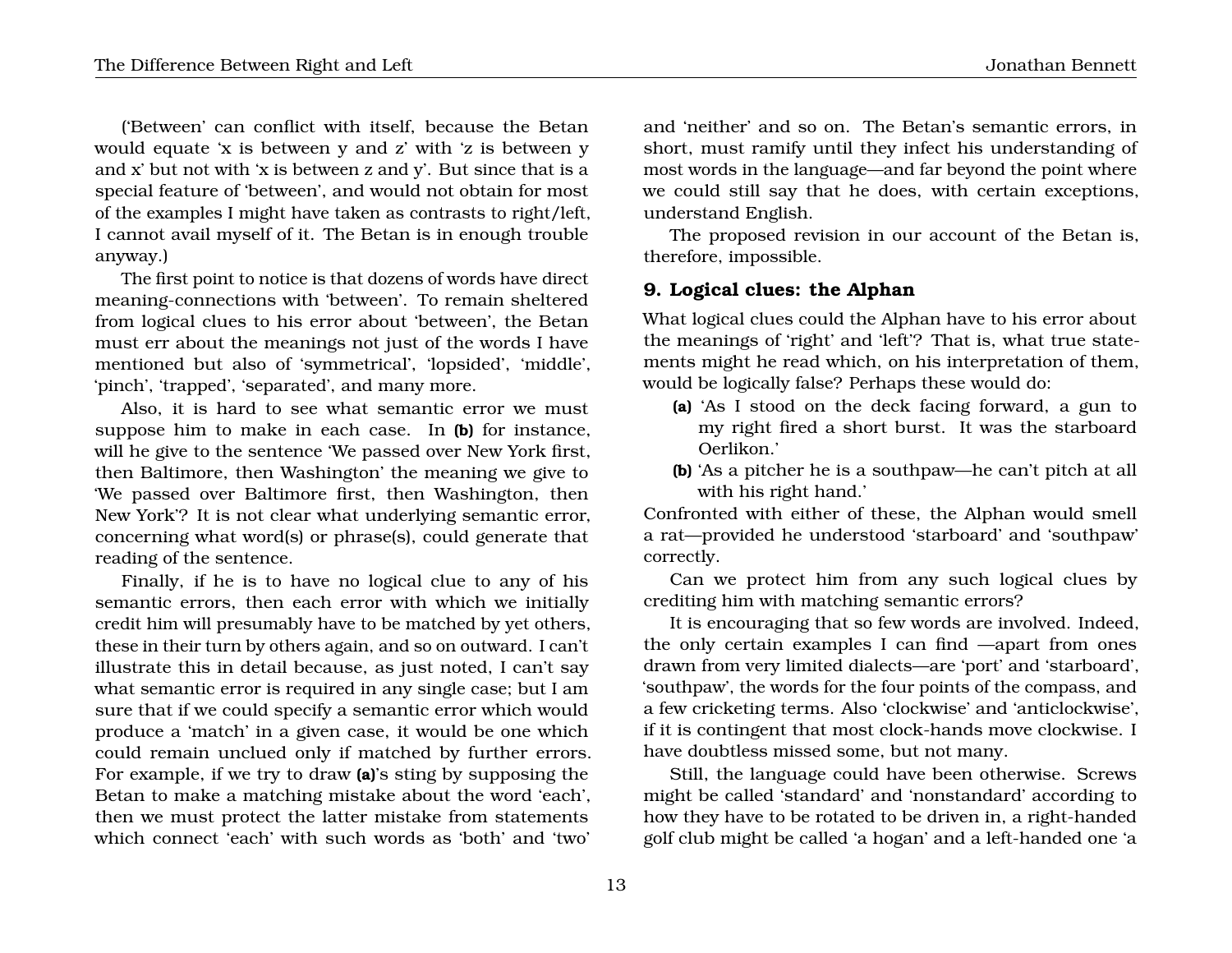charles', and so on. Let us pretend, as we easily can, that hundreds of English words are thus meaning-connected with the left/right distinction: *now* can we shield the Alphan from logical clues by the 'matching errors' move?

Easily! In each case we know exactly what the matching semantic error must be, namely a simple switch—of the meanings of 'port' and 'starboard', 'hogan' and 'charles', and so on. Furthermore, these errors need not ramify and infect words which are not directly meaning-connected with 'right' and 'left'. The initial set of switches completes the whole job, leaving the Alphan with no source of logical clues to his error about 'right' and 'left' or to any of his compensating semantic errors.

So we can, for example, comfortably suppose that he begins with his mistake about 'right' and 'left' and is smoothly seduced by it into his other mistakes without ever having, so far as meaning-relationships are concerned, the faintest hint that he has gone astray. The analogous supposition about the Betan collapses in chaos.

That, then, is my first contrast between 'left'/'right' and 'between'—indeed, I believe, between 'left'/'right' and any pair of spatial terms which is not equivalent to the left/right distinction. Our terminology for the left/right distinction, unlike any other part of our spatial terminology, has an extremely simple internal logical structure and is thoroughly insulated from the rest of the language. It is for those two reasons that good dictionaries, which do not define 'between' as 'the normal relation of the mouth to the nose and chin', or 'round' as 'the normal shape of the pupil of a human eye', do perforce define 'right' in terms of 'that hand which is normally the stronger of the two'.

#### **10. Contingent clues: the Betan**

I now drop logical clues to ask what 'contingent clues' either of our men could have to his semantic error. That is, what true statements can he read which, interpreted as he will interpret them, conflict with contingent generalizations which he knows to be true?

Here are some contingent clues for the Betan, again with his pictures indicated in brackets:

- **(a)** 'James stood between a snow-clad mountain and me [James-mountain-me]: I could see him perfectly.'
- **(b)** 'Finding myself between a sheer cliff and the oncoming tide [me-cliff-tide], I was naturally afraid that I should be drowned.'
- **(c)** 'My brother flung himself between the gun and my body [brother-gun-me), so that the bullet hit him instead of me.'

Let us see whether the Betan can evade the force of all such contingent clues, in the following way. Each time he reads a statement which, on his understanding of it, conflicts with a generalization which he has hitherto accepted, he concludes that the generalization does not hold true in the part of the world described in the statement (call it 'England'). This would enable him to think that the statement is true on his interpretation of it, and is therefore not evidence that he has made a semantic mistake. It does not matter that he would be silly to try to neutralize each contingent clue by supposing that in England things happen differently. My question is: Can he succeed?

Well, under this strategy he must suppose that in England **(a)** things can be seen through snow-covered mountains, **(b)** the sea can scale sheer cliffs, and **(c)** bullets can swerve without being physically deflected. Furthermore, as clues accumulate, and as some occur containing 'because', 'since', 'so', etc., the Betan must suppose that these strange things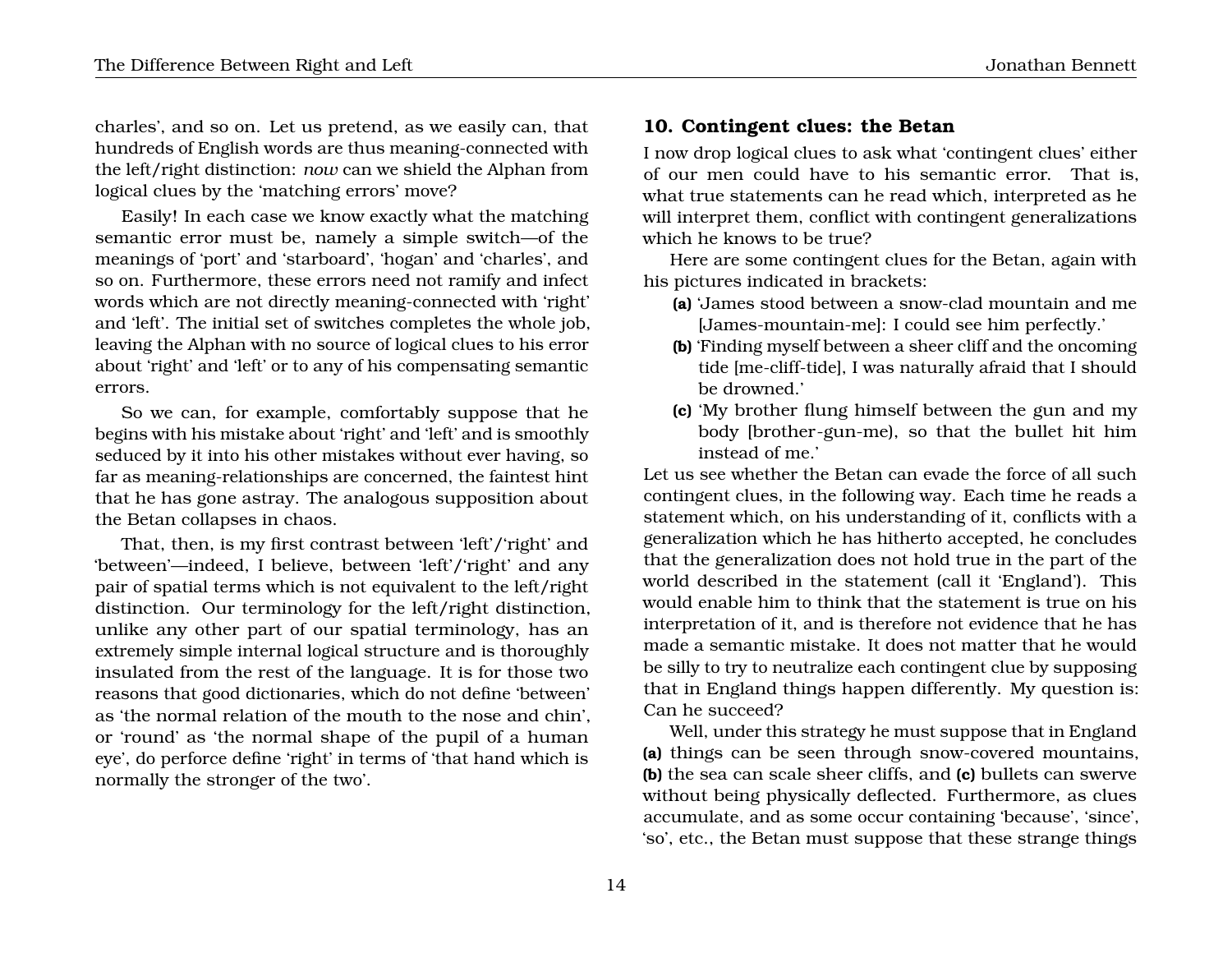which can happen in England do regularly happen there in certain conditions: in England **(a)** an intervening snow-clad mountain *improves* one's view of dark objects beyond it, **(b)** waves *are drawn* up sheer cliffs by people at the top, **(c)** the availability of an alternative target *turns* a bullet in its tracks.

After dealing with variants of just three statements, the Betan already has a strange picture of English life; but there is worse to come. For one thing, each of his suppositions must be reconciled with the rest of what he reads about England, and this will force him into other, equally wild suppositions. (False factual beliefs, indeed, may not suffice. For our rules allow him to read such statements as 'In England waves are not drawn up cliffs by the presence of people at the top', which would require him to make a semantic error about—of all words—'not'.) And those three examples plus their progeny are only a tiny fragment of all the contingent clues he can encounter. There will be others, involving thousands of familiar, fundamental aspects of the behaviour of the macroscopic. world; and each will require him to think that England is different in the relevant respect and in hosts of other respects which follow from that.

If the Betan executes even a small portion of this cluecancelling strategy, he will lose control of his picture of how things happen in England: it is humanly impossible to go any distance with this strategy. To take it all the way, however, is not just psychologically but logically impossible for the Betan as we have described him; for if we suppose him to adopt, remember, and retain all the beliefs about England demanded by his strategy, we must retract our original stipulation that he does, in the main, understand the English language. For example, we cannot say that he knows what 'bullet' means if he has endless false beliefs about how the things properly called 'bullets' behave, what

they look like, what their structure is, and so on. Yet the proposed strategy, if applied to a suitable range of contingent clues, will indeed leave the Betan with hardly any true beliefs about bullets: when shown a real bullet he certainly won't classify it as an object of the sort called 'bullet' in English, and the longer he studies it the less inclined he will be to classify it thus. But this is just to say that he doesn't know what 'bullet' means—and the argument can be re-applied to virtually every English word.

So the proposed strategy is impossible. To save the Betan from correction by contingent clues we must try—as with logical clues—to credit him with matching semantic errors; and we have seen what that leads to. This result, like the one in §8, is not peculiar to 'between'. Other pairs of spatial words certainly yield the same result, and I conjecture that the story would run in essentially the same way for any meaning-switch involving a pair of spatial expressions, just so long as it was not logically equivalent to the 'left'/'right' switch. I shall give some evidence for this in §13.

## **11. Contingent clues: the Alphan**

Here, perhaps, are some contingent clues for the Alphan:

- **(a)** 'Most clock-hands move downward while to the right of center and upward while to the left of center.'
- **(b)** 'I, like most people, am stronger in my right hand than in my left.'

These, on the Alphan's interpretations of them, may conflict with generalizations which he knows to hold true in Alpha, i.e. in that part of the world of which he has knowledge not gained through reading English. Can he disarm them by supposing that England differs from Alpha in the relevant respects? Yes, he can. This strategy is open to him as it was not to the Betan, for reasons which constitute the second big contrast between enantiomorphism and betweenness.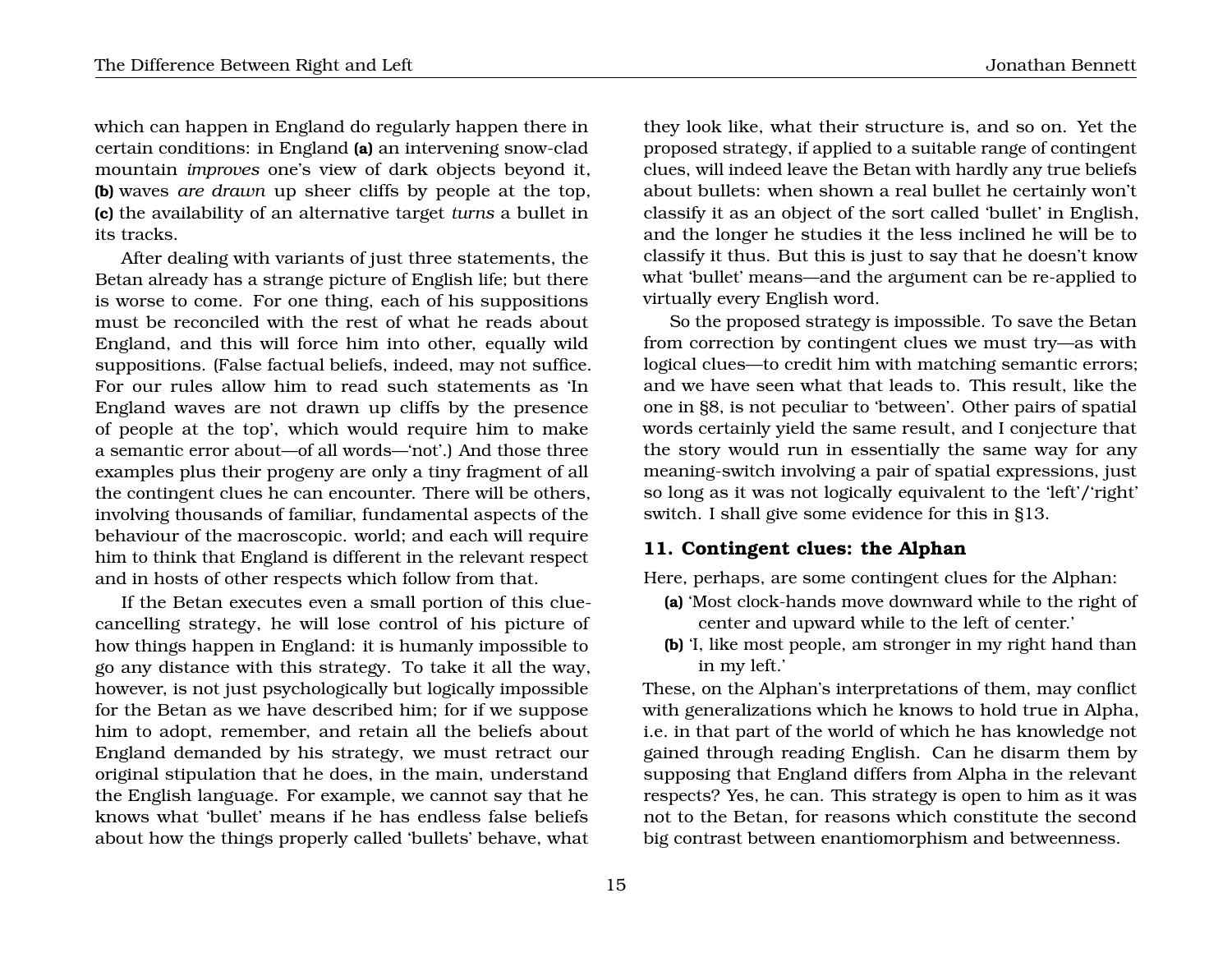First, there are fewer contingent clues to the Alphan's error than to the Betan's. For every true generalization that becomes false under the 'left'/'right' switch there are hundreds that become false under the transformation of 'x is between y and z' into 'y is between x and z'.

Secondly, the beliefs about England which the Alphan must initially adopt under his clue-cancelling strategy will include only such items as that the English are mostly left-handed, that their hearts are on the right, that their clocks run counter-clockwise. None of these will ramify, demanding more and more suppositions about matters not directly concerning right and left.

Thirdly, each generalization which is challenged by a contingent clue to the Alphan's mistake concerns a relatively limited class of things. Where the Betan has to suppose the falsity (in England) of laws of elementary impact-mechanics which govern the behaviour of all middle-sized objects, the Alphan has only to suppose the falsity (in England) of certain generalizations about **(i)** classes of artefacts and other upshots of human decisions and conventions, and **(ii)** certain biological species. With one exception from sub-atomic physics, which I shall discuss in §14, the only generalizations I know of whose truth-value changes under the 'left'/'right' switch are ones which quantify over classes of one of these two kinds.

So the Alphan can easily believe what his clue-cancelling strategy requires him to believe. **(i)** Since the kinds of asymmetry in clock-movements, alphabets, rules of the road, positions of guests of honor, etc., are all matters of social choice, it is likely enough that in England 'they order these things differently'. **(ii)** Nor should the Alphan find it unbelievable that in England the relevant biological generalizations are false; for this is just to suppose that England differs from Alpha in its basic stock of biological material, like the

supposition—which would be very believable if our planet weren't so well explored—that on some Pacific island there are green sparrows and white crows.

It would be different if the Alphan had to suppose that England contains animals with the proportions of mice and the bulk of elephants: he would choke on this, because it involves a ratio of leg-thickness to body-weight which goes against certain elementary and basic physical generalizations that hold true in Alpha. But nothing like that is involved in supposing that Englishmen are mostly left-handed, or in supposing, of a certain species of asymmetrical Alphan snail, that they do not occur in England though their incongruous counterparts do.

Another point worth noticing about these biological truths that become false under the 'left'/'right' switch is that most of them give rather specialized information. The strength of human hands and the placing of human hearts are exceptions to this; but I can think of no other generalizations of this kind which would be known to everyone who led a full, normal, observant, intellectually active life. This is in striking contrast with the ones the Betan has to wrestle with. In §14 I shall revert to this point.

#### **12. The ambidextrous universe**

There are endless matters which might seem to give the Alphan contingent clues which he cannot easily cancel by the proposed strategy. For guidance on these, and for other pleasures, see Martin Gardner's exceptionally fine book *The Ambidextrous Universe*. I shall discuss a few 'pseudo-clues' which I have found to be popular, showing that each fails in at least one of the three following ways: it is not a clue, because the generalization involved does not become false under the 'left'/'right' switch; it is not a legitimate clue because it breaks the rule forbidding reference to independently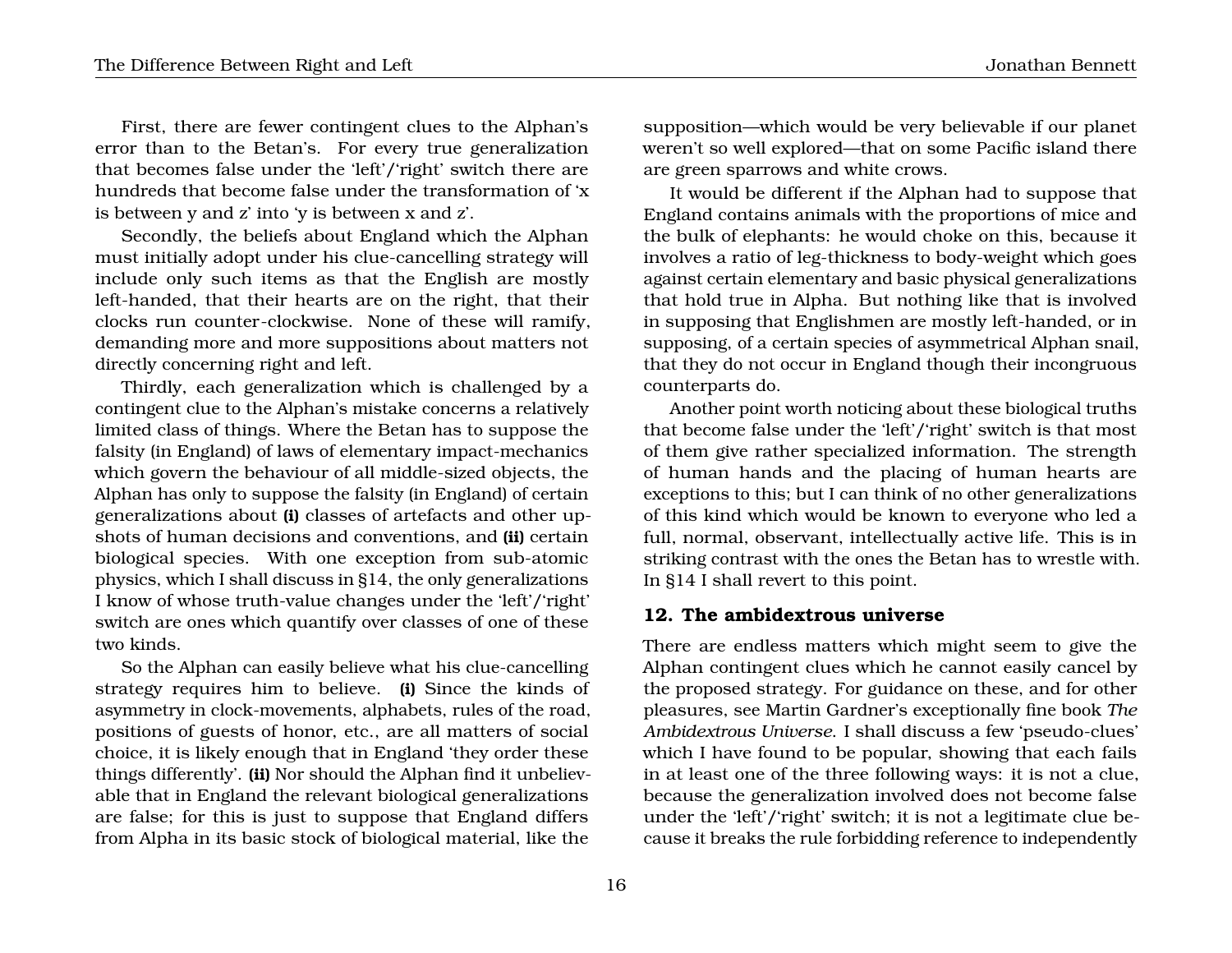known particulars; it is a clue which can easily be cancelled by the proposed strategy.

Mechanical phenomena won't correct the Alphan's error, but it is not obvious that this is so. Given a layout of billiard balls on a billiards table, and a choice of two ways (differing only as right and left) of striking the cue ball, the choice may make a big difference to the final positions of the balls. Does not this supply a basis for contingent clues for the Alphan? It does not. If the initial layout is symmetrical, then the result of striking the cue ball one way will be an incongruous counterpart of the result of striking it the other way, and so for the Alphan all will go smoothly. If the initial layout is not symmetrical, then the Alphan—interpreting our description of it according to his semantic error—will begin not with our initial layout but with its incongruous counterpart; and then striking the cue ball one way will give him a final position which is an incongruous counterpart of the one we got by striking it the other way; so again he will have no grounds for suspecting error. This example fairly illustrates the situation with regard to the entire range of mechanical phenomena.

Nor is there any guidance for the Alphan in the common run of electrical phenomena. Rules of thumb relating current-flow to direction of magnetic field, etc., will simply lead him to switch 'north' and 'south' as applied to magnets; and, short of the recherché matter to be discussed in §14, that switch would not ramify through causal laws or semantic links.

Of two enantiomorphic forms of a certain acid, only one reacts in a certain way with quinine. But that is a fact about the (asymmetric) form of quinine which happens to be the only one biologically available on our planet. Its enantiomorph is chemically and (given the right stock) biologically possible, and it would react in the given way with the other form of the acid in question. Like all other pseudo-clues

involving organic molecules, this falls under the heading of generalizations over certain biological species.

As I implied in §9, the Alphan can get logical clues from the interrelations of 'north', 'east', etc., and so we must credit him with a meaning-switch in respect to these too: specifically, he must think that the orientation of any English map can be expressed in English by the pattern

N E W S

suitably rotated. (Let's call this his 'compass-pattern'.) He may arrive at this through reading 'As one stands facing north, east is to one's right'; or, more elaborately, through reading how places in England relate to one another, these relations being expressed both in terms of 'left' and 'right' and in terms of compass-points. In the latter eventuality, he will find that his compass-pattern works beautifully on the map of England that he builds up. It will of course be a mirror-map of England, but it will give him no trouble unless he gets some independent knowledge of England—e.g. by trying to tour it with the aid of his map.

If he has a correct map of Alpha, can he comfortably impose his compass-pattern upon it? He has no right to assume that it belongs on his map at all; but never mind that. If he does try to impose it on his map of Alpha—or on Alpha—will he encounter any positive obstacles which will serve as contingent clues? To do so, he will have to have **(1)** something dictating how that compass layout should be rotated before being placed on the map of Alpha, and **(2)** something else casting doubt on that placement. That is, he needs two contingent correlates of compass-correlates which he is told are valid in England, and which concern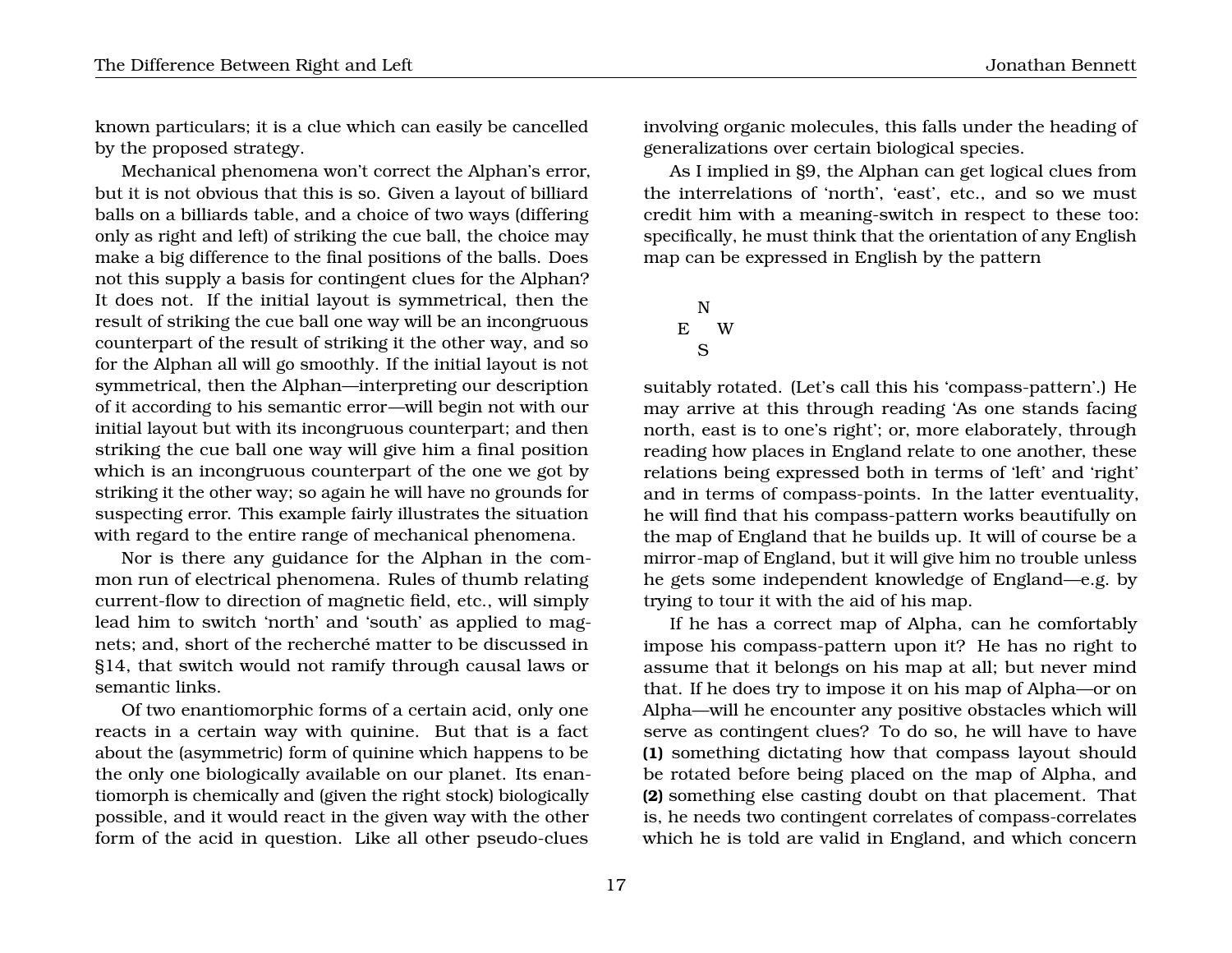matters in respect to which he cannot easily believe that England differs from Alpha. This might be an example:

'North is the direction toward which compass-needles

point. East is the direction from which the sun rises.' One point to notice about these double-correlates which are needed if the Alphan's compass layout is to yield contingent clues is that if they can generate contingent clues at all they can do so without reference to 'north' etc., thus:

> 'As one stands looking in the direction toward which compass needles point, the rising sun is toward one's right.'

The vital point, though, is that the Alphan cannot have even one, let alone the needed two, of these correlates of 'north', 'east', etc. That is, he cannot have good reason to think that any such correlates which he knows to obtain in Alpha must also hold good in England.

Compass needles cannot help us to correct the Alphan, because they point south as well as north. That their ends are differently shaped, and how they are shaped, is a matter of convention.

Still, let us concede compass needles in order to get the sunrise to work. If the Alphan is to get a contingent clue from this, he must say: 'Surely the compass-direction of the sunrise in England must be the same as in Alpha!' But why should he say this? Not because a particular star shines on a particular rotating planet which contains both England and Alpha. Of the items which the Alphan knows about in ways other than by reading about them in English, he must not identify any one as *the item* to which the Englishman refers as 'the sun' or 'the earth (Terra)', though he may recognize some as *items of the kind* the Englishman calls 'sunlight' or 'stars', 'ground' or 'planets'. (I repeat that this niggardliness is not ad hoc or arbitrary. If the Alphan can read English statements about 'the earth' and 'the sun', and

identify these with items known to him in other ways, then he might as well read about and independently identify the constellation Orion, or the box A in §4 above, or his right shoulder. From the point of view of the Kantian Hypothesis, any such use of an independently known particular is on a par with our touching the Alphan's right shoulder while saying 'I am now touching your right shoulder'. This does not make the Hypothesis trivial: its rules for the Betan are just as stern, yet *he* is deluged with logical and contingent clues to his semantic error.)

To mention just one more popular pseudo-clue: since the Alphan may not identify a particular planet—let alone its Northern Hemisphere—as the one containing both England and Alpha, he cannot have any contingent clues involving the direction from which the cold winds blow, or the like.

I cannot anticipate and criticize every plausible pseudoclue to the Alphan's mistake, but my treatment of the ones I have mentioned may help to show how others should be dealt with.

It is time to consider what the Alphan is to make of the samples of English writing he receives. Clearly, he must not encounter English statements about these samples; and indeed if he encounters English statements about English writing in general—statements which become false under the 'left'/'right' switch—then he must suppose that his English correspondent eccentrically writes mirror-English, or that his missives come through a censorship office which photographs them and forwards the negatives, or some such nonsense. These are trivial details. What is not trivial is the following question. Suppose that the Alphan is somehow deprived of samples of written English, but is sent—in Morse-code English, say—very full instructions for writing English letters and words and sentences and paragraphs: what will he write if he follows those instructions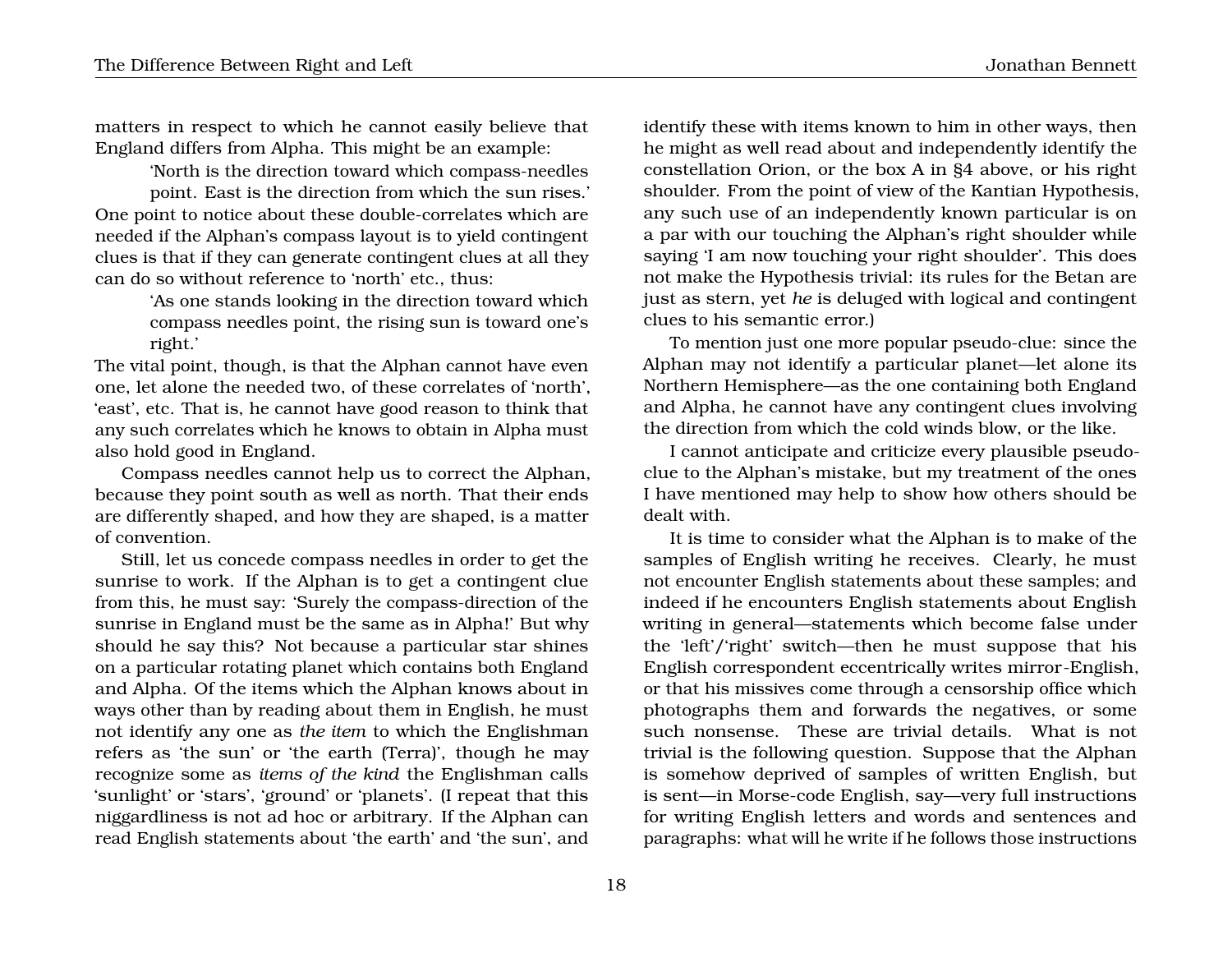as he, with his 'left'/'right' switch, understands them? The answer is that he will, without any hitch or hesitation, write perfect mirror-English letters and words and sentences and paragraphs. Sceptics should try it for themselves. There are no clues for the Alphan here.

Of course it would have saved trouble if, following Borel (§§33–36), I had at the outset explicitly placed the Alphan and the Betan on a cloud-covered planet at a great distance in an unknown direction from ourselves. This would have had us communicating in Morse-code from the start; it would also have automatically ruled out all the biological, geographical, meteorological, and sociological overlap between Alpha and England, as well as much of the astronomical overlap; and thus it would have reduced the number of tempting pseudo-clues for the Alphan. I did not adopt this course because, although it would have made things easier, it would not have made clear just what sorts of overlap were being excluded or why they were being excluded.

#### **13. Some other switches**

When I first worked on this topic I contrasted left/right with large/small, but was charged with unfairly exploiting the fact that large/small is metrical. So I re-worked the contrast using 'between' instead. The latter, like anything else I might use, also has special features; but they have not essentially contributed to the contrasts I have drawn. To get prima facie evidence for this, consider how the story would go for certain alternatives to 'between'.

Had the switch involved 'large' and 'small' and their grammatical cognates, there would have been such logical clues as:

> 'My house is smaller than Jones's—indeed it is the same size as Jones's largest room.'

This and its like would require matching semantic errors

involving 'part' and 'whole', 'inside' and 'outside', 'contain', 'surround', and hundreds more. And they would ramify: for example, 'surround' would infect 'grasp', 'penetrate', 'hole', etc. There would also be contingent clues:

> 'I couldn't see the water because the house between myself and the shore was so large.' 'The rock wasn't small enough for a child of ten to lift it.'

It is clear that a 'large'/'small' switch would be Betan rather than Alphan.

Suppose we had tried a 'round'/'square' switch. These words connect through logical clues with 'angle', 'smooth', 'equidistant', 'straight', 'curve', 'circle', 'triangle', and so on. And there would also be many contingent clues involving the role in English life of wheels, building bricks, land surveys, tree trunks, and so on. For example,

> 'Roundabouts are so-called because the path of someone riding on one is *round*. This is because roundabouts are built and operate as follows. . . '

with the blank filled by a correct account of how roundabouts work. Someone who had switched the meanings of 'round' and 'square' would have to adjust his semantics and/or his English physics in such a way that that account really would explain to him why the path of someone riding on a roundabout is square. Another Betan situation.

Perhaps I needn't offer details on 'near' and 'far', or 'inside' and 'outside', or 'toward' and 'away from'. These will very quickly connect, causally and semantically, with 'large' and 'small'—and we have seen where that switch leads.

What about 'head'/'feet' and 'front'/'back'? Either of these switches would generate a Betan situation, though an uninteresting one—like a switch in the meanings of 'teapot' and 'bread-board', or of 'nose' and 'elbow'. It could seem interesting only to someone who was still in thrall to the mistaken view, discussed in §4 above, that the human body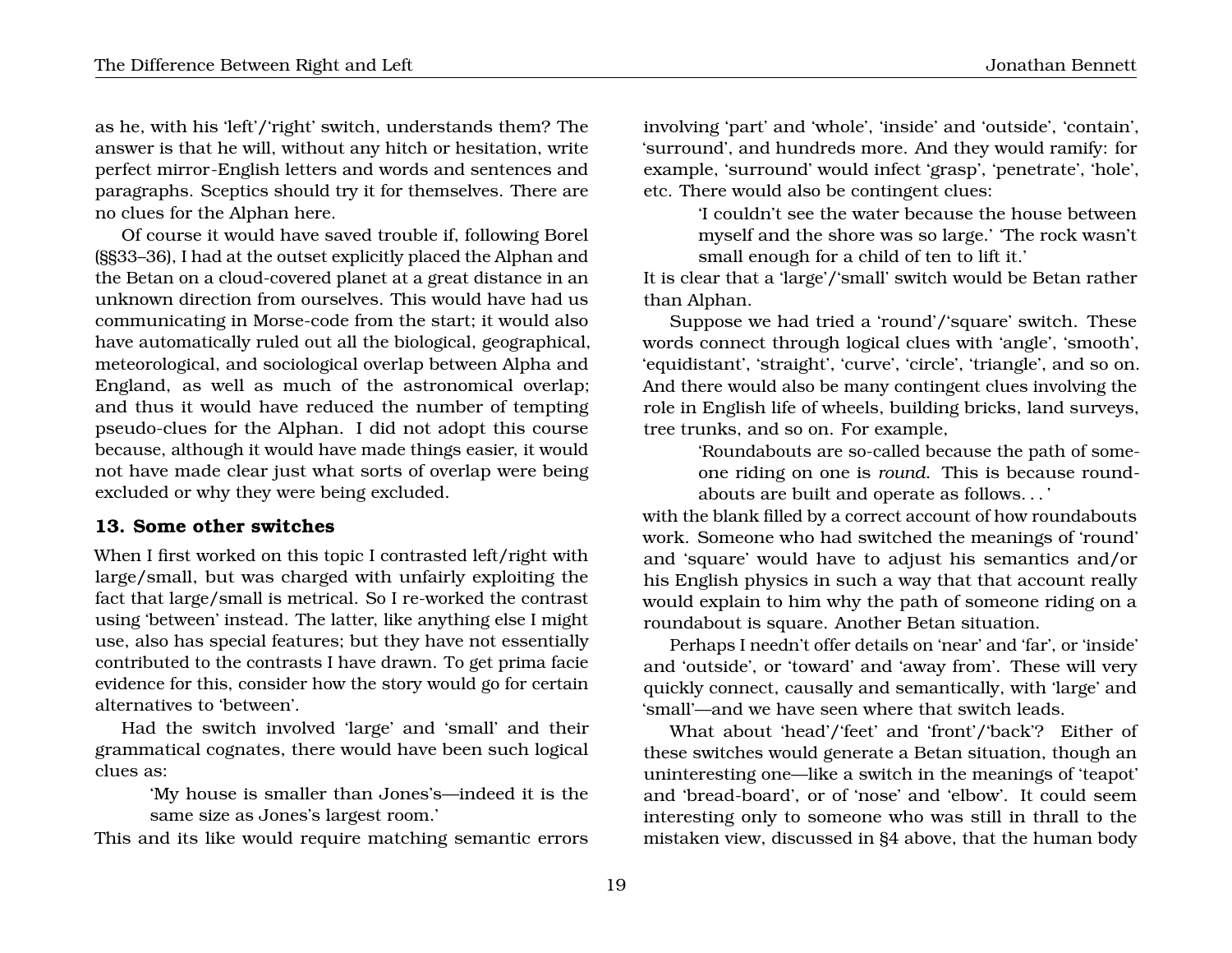is essential to enantiomorphism rather than merely the basis for some convenient terminology for it.

The question 'What would happen with an "up"/"down" switch?', though it could be motivated by the same mistake, has more inherent interest. It is in fact hard to decide what a 'switch in the meanings of "up" and "down"' would be. The word 'down(ward)' can be defined as 'the direction of normal fall' or 'the direction toward the ground' or both; and analogously for 'up(ward)'. This suggests three possible interpretations of the switch, but I cannot control the details of any one of them. Part of the trouble is that the logical/contingent dichotomy, which has served well enough for the other switches, lets us down here. 'The direction of normal fall' connects with 'the direction toward the ground' at least to this extent: if those two directions were different we should have no objects left except ones that were fixed to the ground. Is that a merely contingent matter?

Still, without knowing just what an 'up'/'down' switch would be, I think I can show that it would have to be Betan rather than Alphan.

Suppose the contrary. Suppose there is a Gamman who understands English except that he has switched 'up'/'down' and certain related pairs such as 'above'/'below'. He reads many statements about England, interprets them according to his matching set of semantic errors, and believes them. If he is to be analogous to the Alphan, the Gamman's false beliefs about England must not be so far-reaching as to conflict with the postulate that he mainly understands English. So we must suppose that if he came to England with expectations based on what he had read, he would find it fairly much as he had expected, and yet unlike his expectations in some systematic respect.

What respect? The fact that we don't bounce around on our heads? The fact that unimpeded objects don't tend to

shoot up into the sky? Anything along the lines of either of those mistakes would obviously generate a Betan state of affairs, not an Alphan one. The only other suggestion I have heard or can think of is this: 'He expects unimpeded objects to shoot upward toward the ground—i.e. he has false beliefs about the direction of object-fall in England and about where the English ground is in relation to the English sky.' But those two 'false beliefs' cancel out. The Gamman, in this version of him, would get no surprises if he arrived in England; which is just to say that his English reading has not been infected by any semantic error.

What about a switch in the meanings of 'before' and 'after'? Nothing in my paper requires an answer to this question; and that is just as well, for even a sketchy answer which is all 1 know how to give—would take up far too much space.

#### **14. The conservation of parity**

The principle of the Conservation of Parity says in effect that if in any general truth of physics we substitute 'right' for 'left' and vice versa, the result will also be a truth of physics. This principle, though long accepted, is now thought to be false: work which began in Princeton in 1956 has satisfied physicists that there is a basic physical law which becomes false under the 'left'/'right' switch.

The point could be put as follows. Suppose that we have two experimental set-ups with initial states  $I_1$  and  $I_2$  and resultant states (arising from the initial ones in ways that can be wholly explained by basic physical laws)  $R_1$  and  $R_2$ . The Parity principle implies that if  $I_1$  is an enantiomorph of  $I_2$  then  $R_1$  is an enantiomorph of  $R_2$ ; and it now turns out that this is sometimes false.

Our Alphan can now be exposed to contingent clues with far more force than any so far mentioned. Let us send him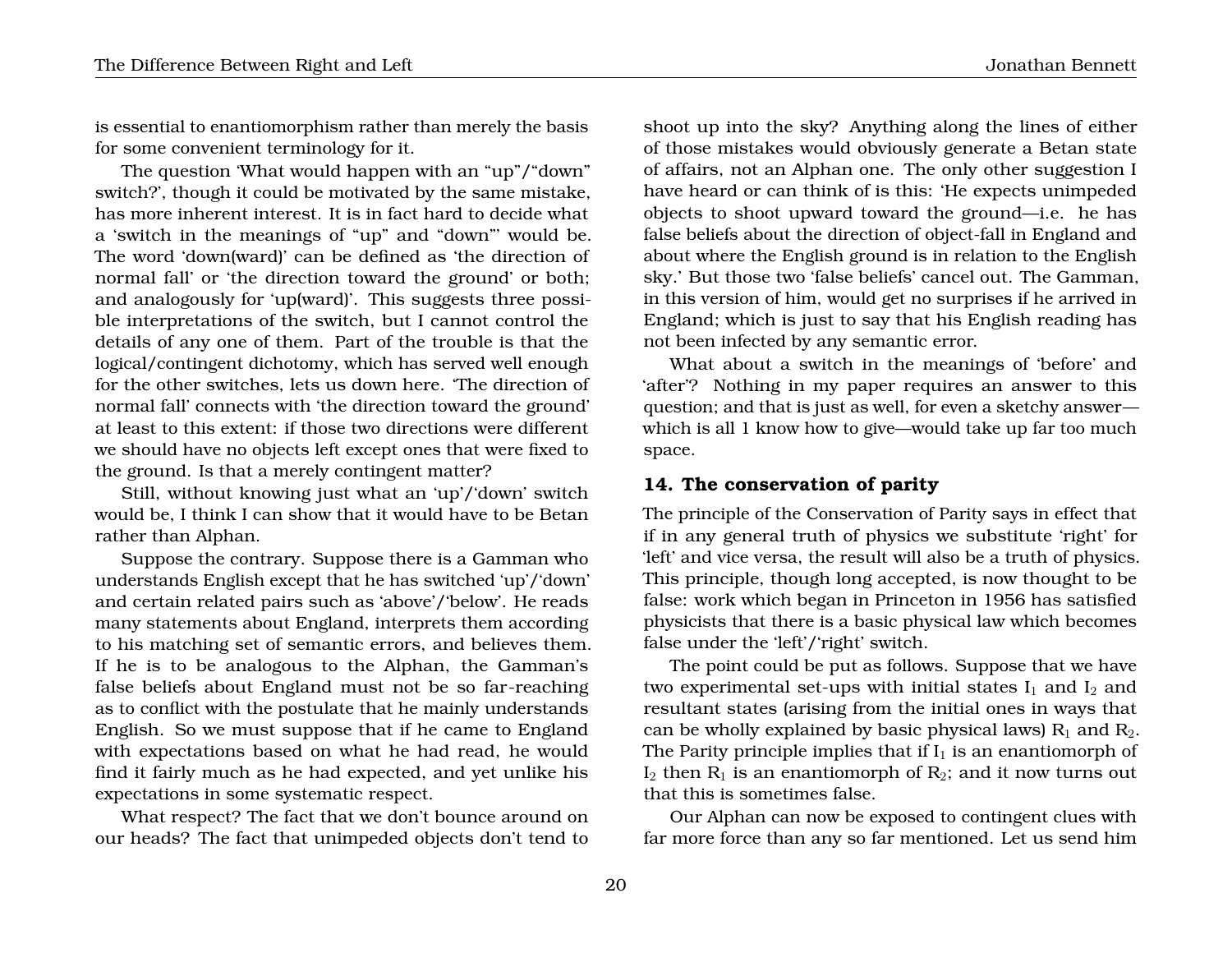a description of a Parity-refuting experiment, with initial state  $I_1$  and resultant state  $R_1$ , and suppose that he tries to reproduce the experiment in Alpha. He will in fact start not with  $I_1$  but with its enantiomorph  $I_2$ , and he will end up with a resultant state  $R_2$  which is not an enantiomorph of  $R_1$ . So the resultant state won't be the one the Englishman predicted, nor will it be the one that the Alphan, with his semantic error, thinks the Englishman predicted. This should lead the Alphan to suspect that he has misunderstood the English description of the experiment, and if he perseveringly tests that suspicion he will learn what the misunderstanding was.

If we are to prevent this, we must try one of two courses.

**(i)** We may try to credit the Alphan with further semantic errors such that he will understand the English description of  $R_1$  as an accurate description of  $R_2$ . But this takes us back into Betan territory; for these semantic errors—concerning words which are not meaning-linked with 'right' and 'left' would ramify into the rest of the language. I believe the Alphan would in fact have to switch the meanings of 'more' and 'fewer' or some equivalent pair of terms (see Gardner and Frisch), and that switch would obviously lead the whole Alphan story to collapse.

**(ii)** We may present the Alphan as supposing that if he had performed his experiment in England it would have come out differently. But if he thus distinguishes sub-atomic particles into 'the ones we have here in Alpha' and 'the ones they have there in England', he will be cutting a very poor figure. Anything which seems to be a fundamental physical law may turn out to be a relatively local accident, but a scientist in his right mind would not accept such a conclusion if he could rationally avoid it. The Alphan has an alternative staring him in the face, namely that he has switched the meanings of 'right' and 'left' and therefore constructed  $I_2$  instead of  $I_1$ .

At long last, we have got him. (I here suppress more recent developments and discoveries in the physics of this matter, as they lie beyond the scope of my present concerns. For details, see Gardner, *op.cit*.

This certainly refutes the Kantian Hypothesis as I formulated it: we can now *tell* the Alphan which is which as between right and left. But then we could have told him anyway, using 'port' and 'starboard'. The fact is that the Kantian Hypothesis has served less as a sharp-edged proposition than as a guide to the exploration of some contrasts between enantiomorphism and other spatial distinctions. And those contrasts have not been entirely lost.

Despite the failure of the Parity principle, it remains true that the left/right distinction constitutes, so far as meaning-relationships go, a self-contained unit with simple internal relations and no external relations—that is, no ramifications into the rest of the language.

What of the other contrast? Well, the generalization which we are now using to correct the Alphan is not one which he can easily suppose false in England—it is neither sociological nor biological, but is a matter of fundamental physics. Still, there is a contrast between it and the kinds of causal law which were available for correcting the Betan. Quite recently, two Nobel Prizes were awarded for the discovery of a physical law which does not survive the left/right switch, and so knowledge of that law is a perfect paradigm of specialized, non-common knowledge. Someone who grasps all the underlying fact and theory will not find the law 'easy to suppose false'; but we can lead busy, observant, intelligent lives without having the slightest need to think that the law is true. This situation could change, if our technology came increasingly to depend upon the law in question; but knowledge of that law and of any asymmetries depending upon it is, and will long continue to be, optional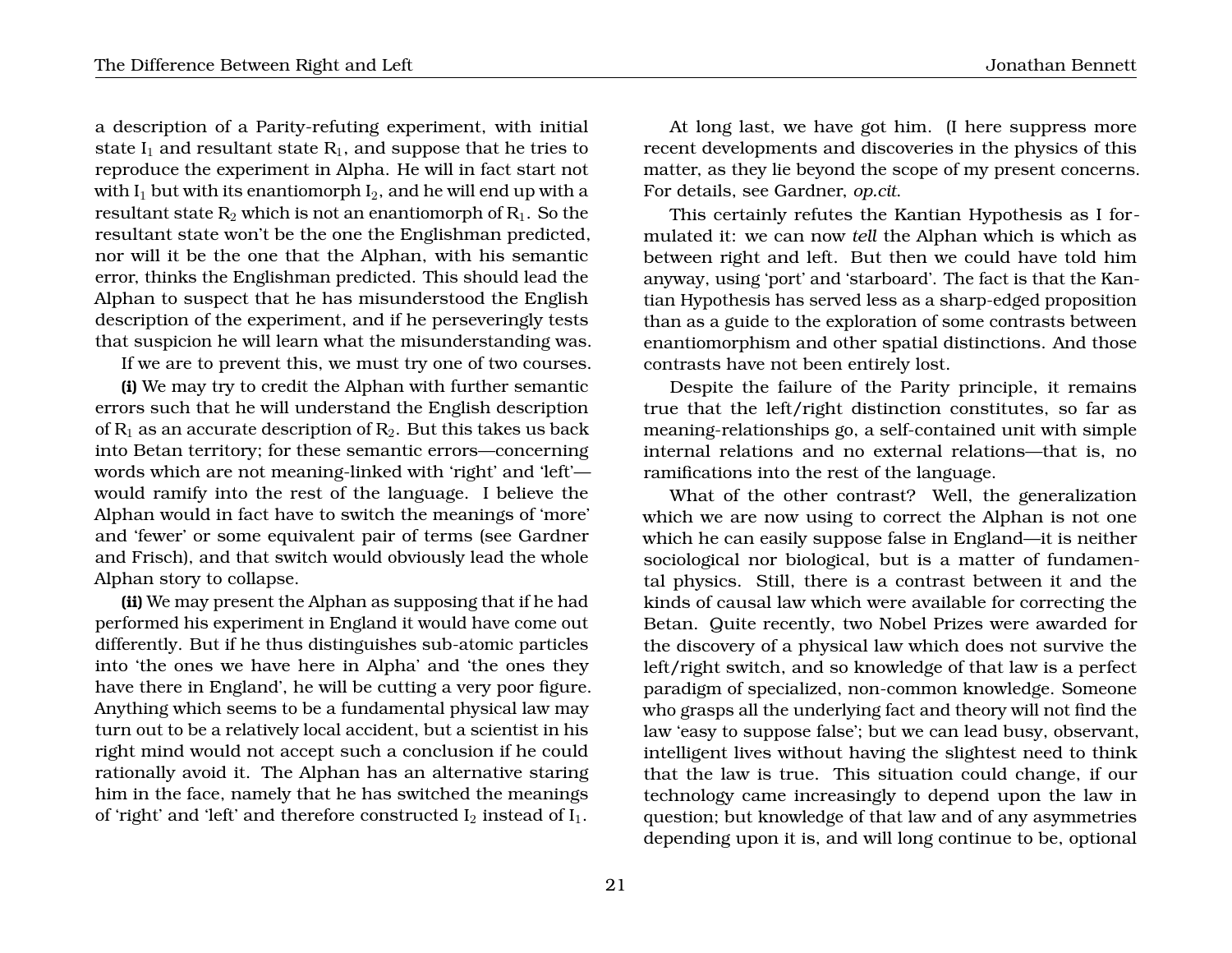intellectual equipment. So, even with the failure of the Parity principle taken into account, the right/left distinction (by which, always, I mean the distinction between the members of any enantiomorphic pair) still differs enormously from every other spatial distinction: it remains unique in its degree of isolation in the layman's language and the layman's *Weltanschauung*. Is it too ambitious to suggest that these simple facts help to explain physicists' surprise at the failure of the Parity principle?

It cannot be a coincidence that there are these two differences—logical and contingent—between enantiomorphism and other spatial distinctions. I am sure that the differences which show up semantically ('logical clues') are to be explained by the differences which show up in the extra-linguistic world ('contingent clues')—the explanation depending upon the fact that our language is our reasonable attempt to cope with that sort of world.<sup>1</sup>

 $1$  A version of this paper was read to several philosophy departments in 1966 and 1967, and was much helped by the comments and criticisms of many people to whom, though I cannot separately name them, I here express my sincere thanks. In other ways the paper has benefited from the generous collaboration of Lewis White Beck, D. G. Brown, Martin Gardner, James G. Hopkins, and Douglas F. Wallace, to all of whom I am deeply grateful.